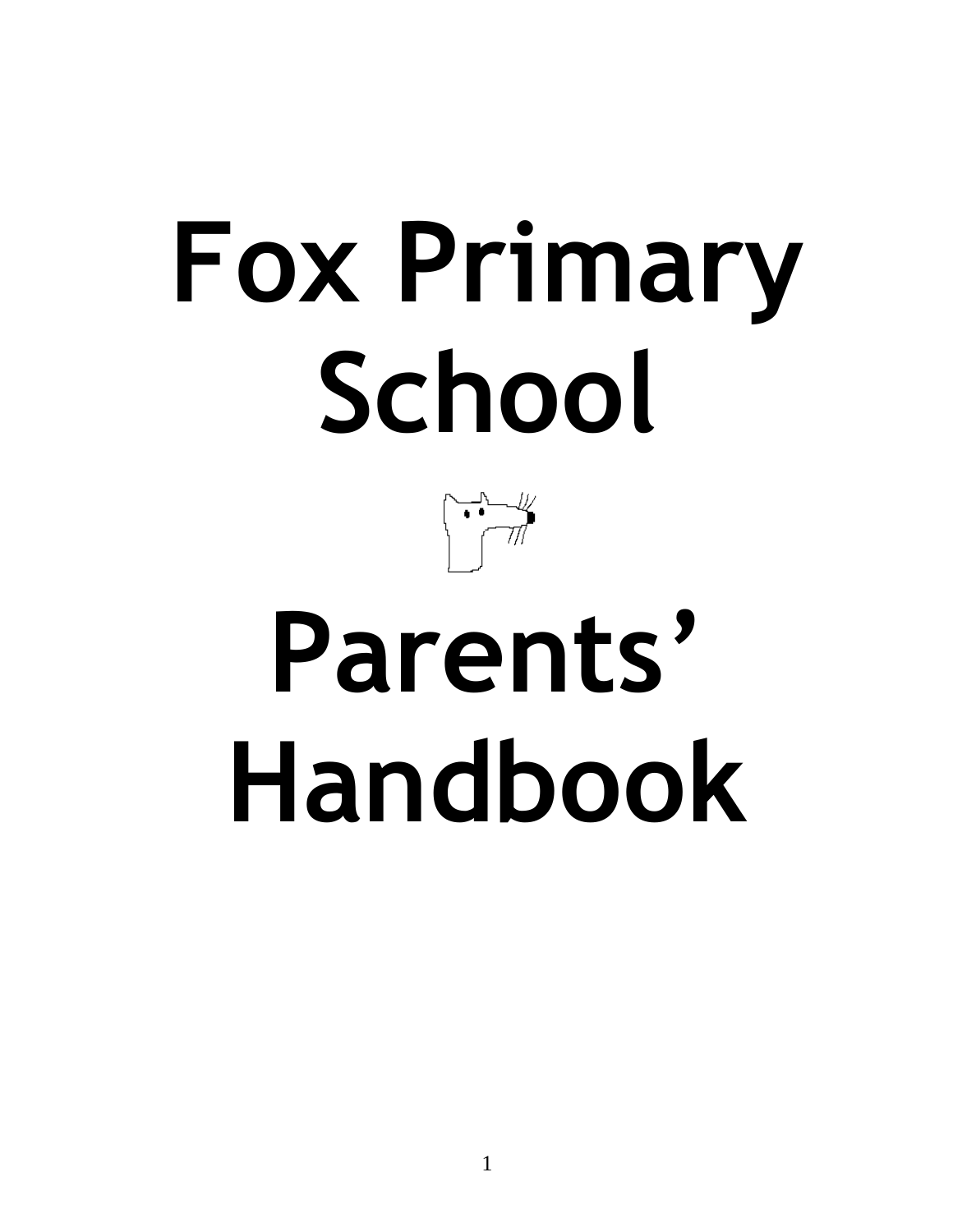# **Dear Parents and Carers**,

Welcome to Fox Primary School.

The staff at Fox School provide a warm, happy and stimulating environment that promotes an enjoyment of learning. Children are able to appreciate the importance of acquiring knowledge and skills and how relevant these are to their lives. Our goal is to assist all children to reach their full potential both as learners and as members of our school family.

We are committed to developing and maintaining a close relationship between home and school and the wider community. A positive working relationship involves regular communication between staff and parents. Parents and carers have a right to be kept fully informed about the progress their child is making. By working closely together, in partnership, we can jointly ensure all children succeed.

We would like all parents and carers to take a positive interest in what their child is doing at school and in the life of the school as a whole. We also hope that parents and carers are able to co-operate fully with any procedures that require their support.

We strive to be a listening organisation. As such, we welcome feedback on the provision we offer. So, for example, we regularly canvas the opinions of parents, pupils and other stakeholders, to ensure that provision is responsive to their needs.

All children are accepted and respected here, irrespective of their race, creed or culture. We actively celebrate and embrace the many different cultural and socioeconomic backgrounds represented in our school and we are wholeheartedly committed to a harmonious and caring multi-cultural society.

We are proud of our school and do our very best to provide a high quality service to children and their parents. We believe that all children are capable of achieving the very highest standards. This is reflected in both their behaviour and their learning. I am also proud of my staff team who consistently show enormous dedication to the children at this school.

Paul Cotter Headteacher

# **Contact Details:**

Fox Primary School Tel: 020 7727 7637

Kensington Place e-mail: admin@fox.rbkc.sch.uk London W8 7PP Website: www.fox@rbkc.sch.uk Absence mailbox 0207 313 7666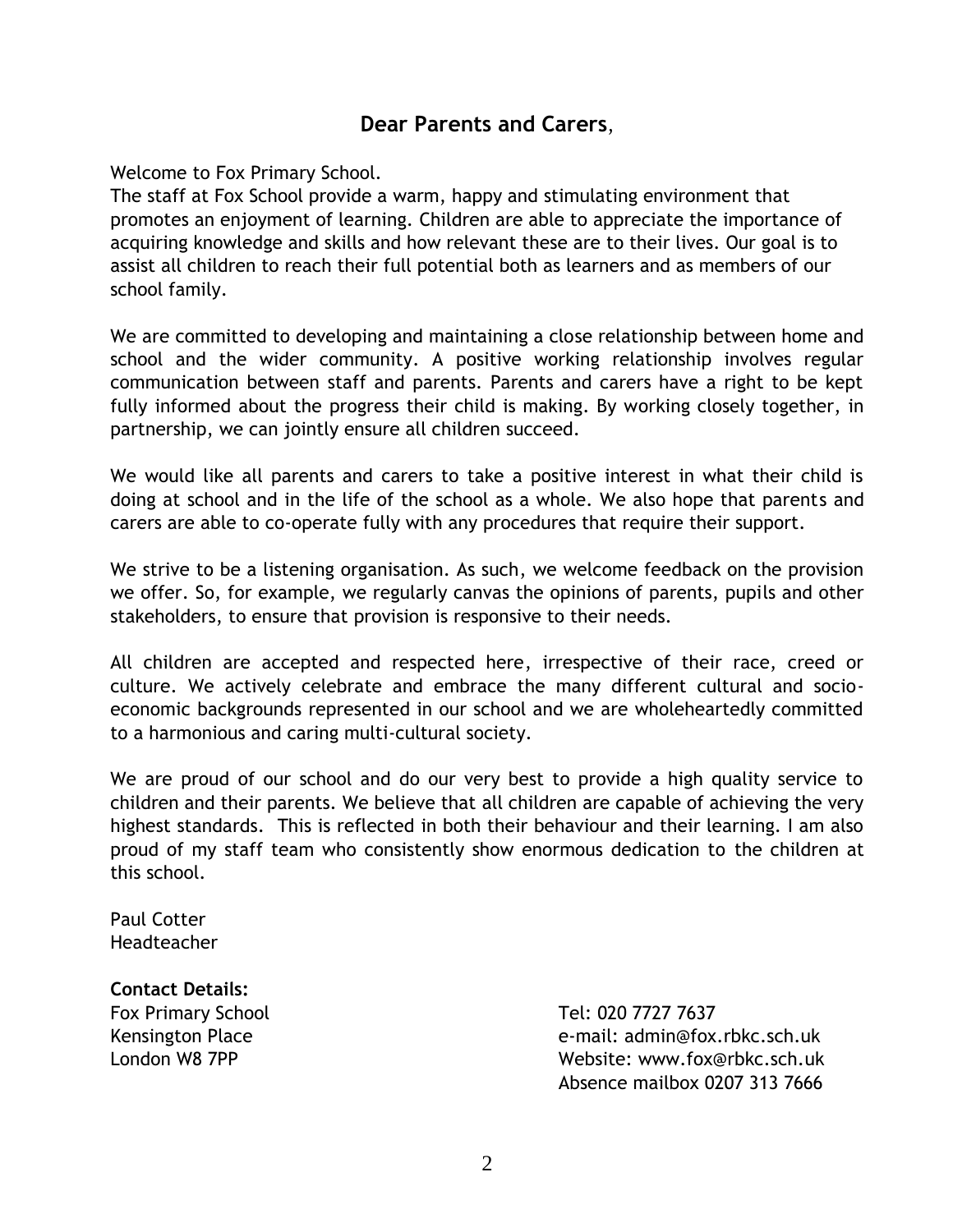# **Contents**

| <b>Attendance and</b><br><b>Punctuality</b> | Page 5  | <b>Expectations of Parents/Carers</b><br>Understanding Types of Absence                                 |
|---------------------------------------------|---------|---------------------------------------------------------------------------------------------------------|
|                                             |         | <b>Absence Procedures</b>                                                                               |
|                                             |         | <b>Contact Details</b>                                                                                  |
|                                             |         | Lateness                                                                                                |
|                                             |         | Holidays in Term Time<br><b>School Targets</b>                                                          |
| <b>School Organisation</b>                  | Page 9  | How the School is Organised<br>The School Day                                                           |
|                                             |         | The Start of the School Day                                                                             |
|                                             |         | The School Playground<br>The End of the School Day                                                      |
|                                             |         | <b>School Uniform</b>                                                                                   |
|                                             |         | The House System                                                                                        |
|                                             |         | Administering Medicines at School                                                                       |
|                                             |         | Personal Property                                                                                       |
|                                             |         | <b>Behaviour Expectations</b><br><b>School Lunches</b>                                                  |
|                                             |         | <b>Packed Lunches</b>                                                                                   |
|                                             |         | Nut Free Policy                                                                                         |
| Communication                               | Page 15 | The School Newsletter                                                                                   |
|                                             |         | The School Website                                                                                      |
|                                             |         | <b>Teacher-Parent Consultations</b>                                                                     |
|                                             |         | Home Learning                                                                                           |
| <b>Extended Schools</b>                     | Page 18 | <b>Extended School Provision</b>                                                                        |
| <b>Charging Policy</b>                      | Page 18 |                                                                                                         |
| <b>On-Line Payments</b>                     | Page 18 |                                                                                                         |
| <b>Governance and PTA</b>                   | Page 20 | The School Governing Body<br><b>Complaints Procedure</b><br>The Fox Parent/Teacher Association          |
| <b>The School Curriculum</b>                | Page 25 | Special Educational Needs<br><b>Support Services</b><br>Supporting Children whose First Language is not |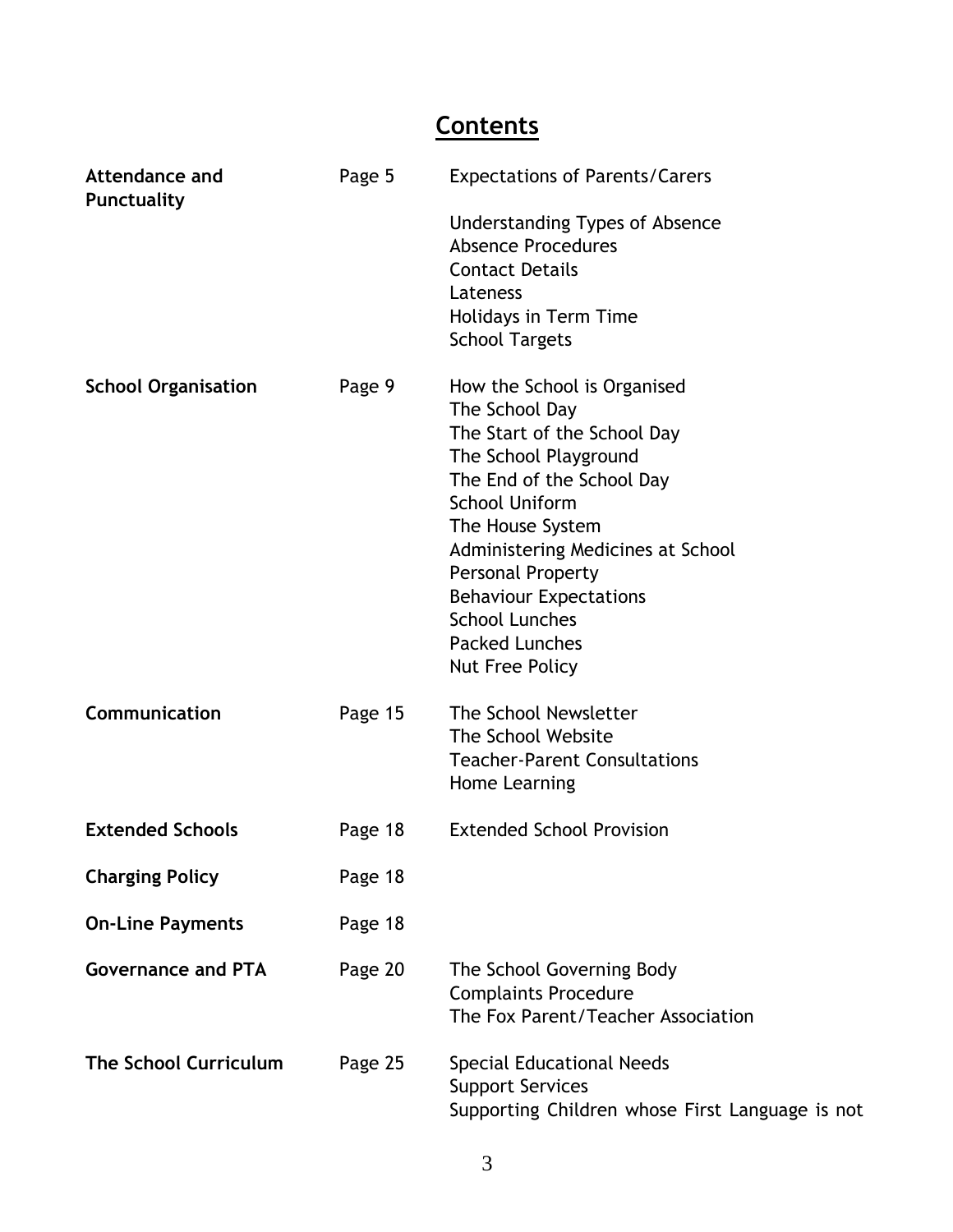|                            |         | English<br>The Foundation Stage<br>The Core Curriculum Subjects<br><b>Information Communication Technology</b><br>Assessing Children's Performance<br>The Seven Foundation Subjects<br><b>Religious Education</b><br><b>Music</b><br>Sport at Fox<br>Modern Foreign Languages<br><b>Sex Education</b> |
|----------------------------|---------|-------------------------------------------------------------------------------------------------------------------------------------------------------------------------------------------------------------------------------------------------------------------------------------------------------|
| <b>General Information</b> | Page 33 | <b>Theme Weeks</b><br>School Visits and School Journey<br>Numeracy and Literacy Workshops<br>Assemblies<br>The School Library<br><b>Secondary Transfer</b><br><b>Equal Opportunities</b><br><b>Disability Access</b>                                                                                  |
| Keep It Fox Fund           | Page 36 |                                                                                                                                                                                                                                                                                                       |

4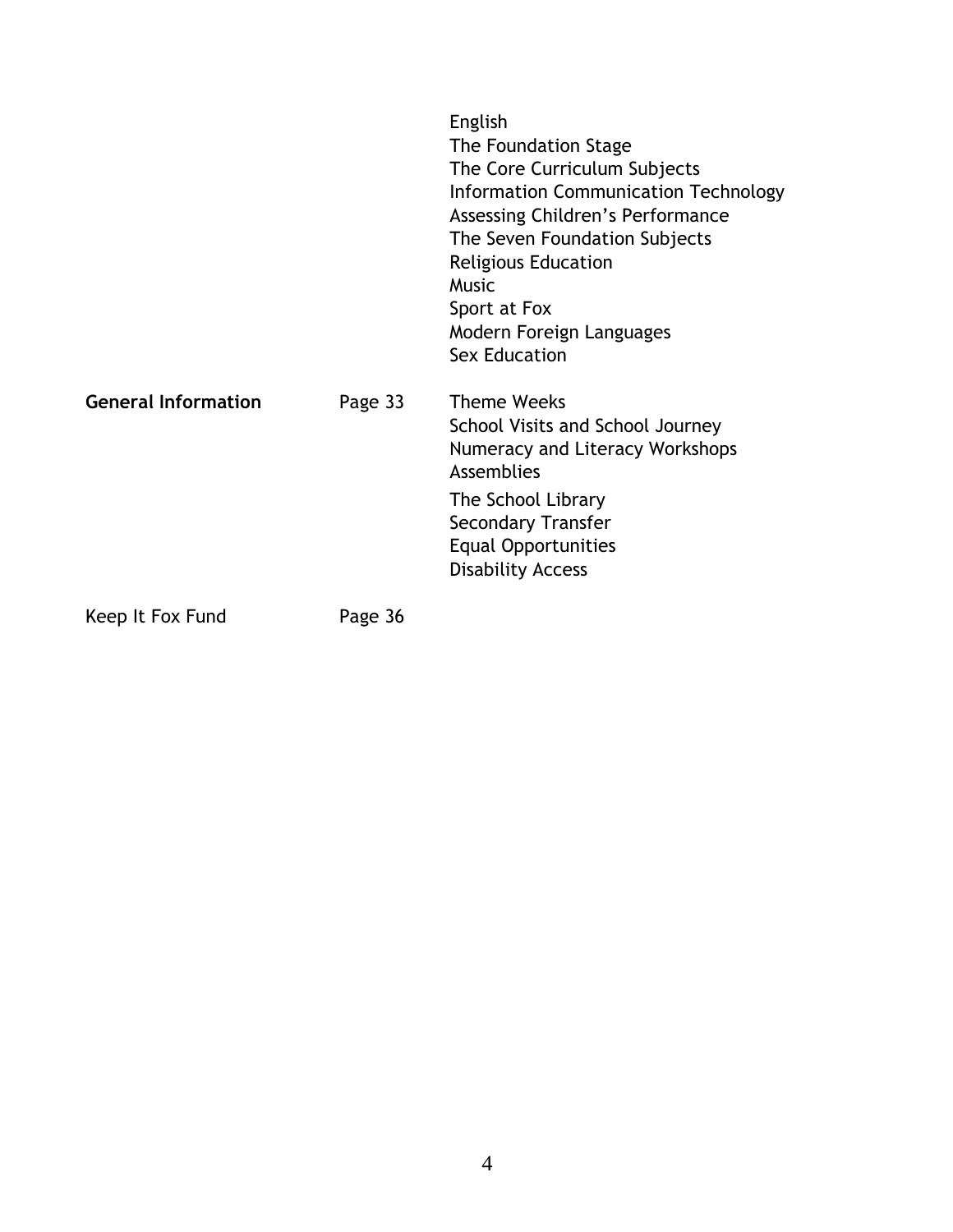# **Attendance and Punctuality**

Fox is a successful school and your child plays an important part in making it so. For your child to gain the greatest benefit from their education, it is vital that they attend school regularly. Your child should be at school, on time, every day the school is open unless the reason for the absence is unavoidable.

Any absence affects the pattern of a child's schooling and regular absence will seriously affect their learning. Any child's absence disrupts teaching routines so may affect the learning of others in the same class.

Ensuring your child's regular attendance at school is your legal responsibility and permitting absence from school without a good reason creates an offence in law and may result in a penalty fee or prosecution. School attendance reports are also requested by secondary schools and can determine successful admission.

Helping to create a pattern of regular attendance is everybody's responsibility parents, pupils and all members of school staff.

# **Expectations of Parents/Carers**

- to stipulate the importance of school and encourage their child to attend school;
- to ensure that their child arrives at school well prepared for the school day, i.e. with relevant equipment – book folder, homework, PE etc.
- to ensure that they contact school office by phone before 9.30am on the first day of absence with a reason for their child's non-attendance (see absence procedures on next page);
- not to keep their child away from school for unauthorised reasons, e.g. holidays, shopping, birthdays etc.
- to inform the class teacher and school office in advance, in writing if they know their child will be absent, e.g. dentist appointment, visiting secondary school;

# **To help us all to focus on this we will:**

- Give you details on general attendance in our regular newsletter;
- Report to you how your child is performing in school, what their attendance and punctuality rate via school reports;
- Have a clear policy on behaviour and bullying to encourage you to discuss with us any difficulties or hindrances to learning experienced by your child.

# **Understanding Types of Absence**

Every half-day absence from school has to be classified by the school (not by the parents), as either AUTHORISED or UNAUTHORISED. This is why information about the cause of any absence is always required, by telephone or by e-mail.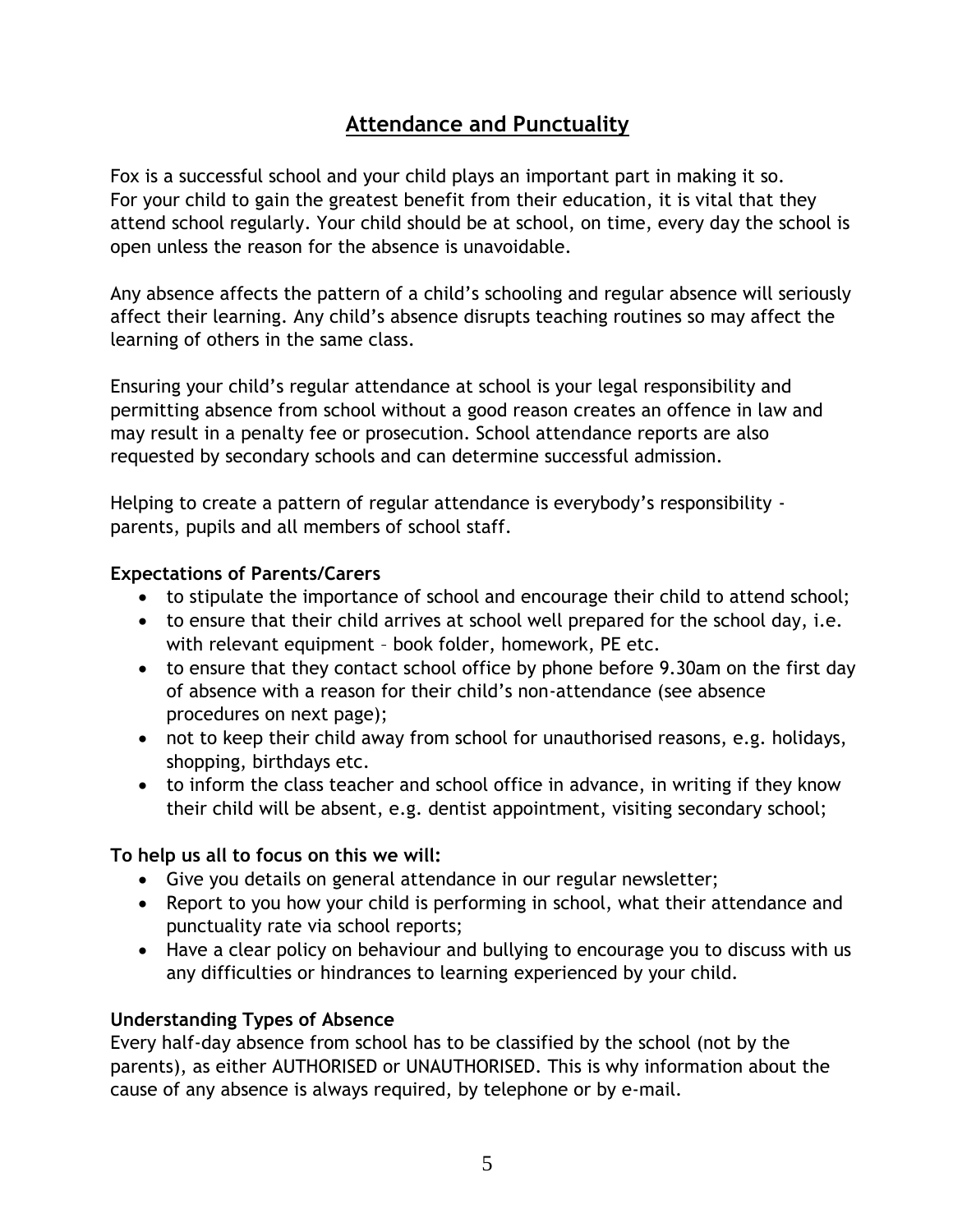Authorised absences are mornings or afternoons away from school for a good reason e.g. illness, medical/dental appointments, secondary school visits, etc. which unavoidably fall in school time.

Unauthorised absences are those which the school does not consider reasonable and for which no "permission" has been given. This type of absence can lead to the Authority using sanctions and/or legal proceedings.

This includes:

- Parents / carers keeping children off school unnecessarily
- Absences which have never been properly explained
- Children who arrive at school after the register has been taken
- Keeping children at home when a sibling is ill.

Whilst any child may be off school because they are ill, sometimes they can be reluctant to attend school. Any problems with regular attendance are best sorted out between the school, the parents and the child. If your child is reluctant to attend, it is never better to cover up their absence or to give in to pressure to excuse them from attending. This gives the impression that attendance is not compulsory and usually makes things worse.

# **Absence Procedures**

- Parent/Carer to phone/e-mail the school office on the first day of a child's absence with the reason for absence (before 10am). Dedicated absence mailbox is **020 7313 7666 or email Sarina.lott-lavigna@foxprimary.co.uk.**
- Parent/Carer to phone/e-mail every subsequent day of absence with reason for absence (before 10am).
- If a child is absent 3 or more days, a doctor's note will be required and this will be filed in the child's records and noted in the register.
- Any unexplained absences will require a meeting with the Headteacher.
- If an absence is taken in term time for non-medical reasons or non-exceptional reasons, Fox School may issue a fixed penalty notice.

Even if you have called the school, the absence may not be classified as authorised if it is not a reasonable reason.

# *If your child is absent we will*

- Text or telephone you on the first day of absence if we have not heard from you;
- Invite you in to discuss the situation with the Headteacher if absences persist or cause concern;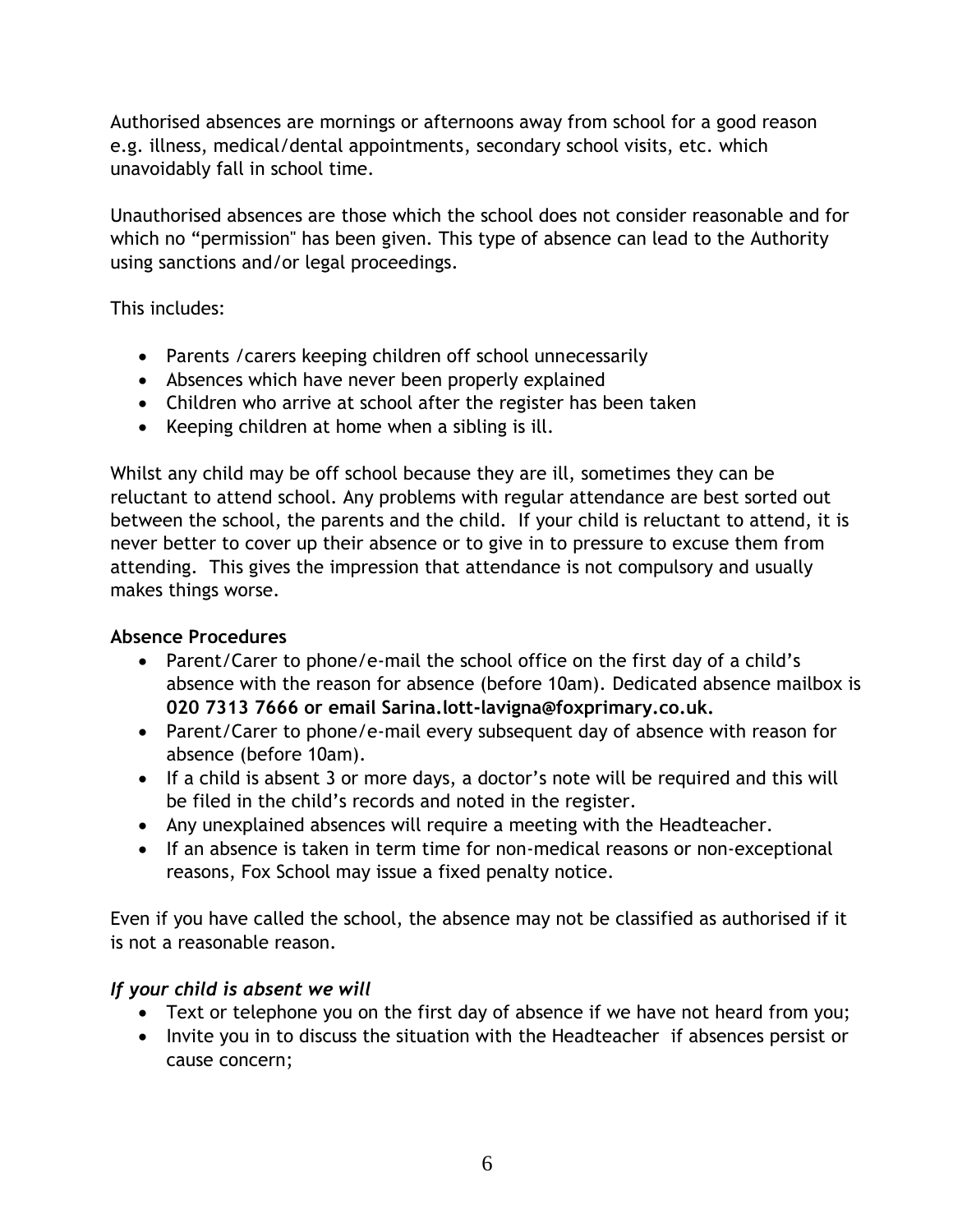# **Contact Details**

There are times when we need to contact parents by phone, text or e-mail about lots of things, including absence, so we need to have your contact details. So help us to help you and your child by making sure we always have up-to-date information – home and mobile telephone numbers and e-mail address.

# **Punctuality**

Poor punctuality is not acceptable. If your child misses the start of the day they can miss work and may not spend time with their class teacher getting vital information and news for the day. Late arrival by pupils disrupts lessons, can be embarrassing for the child and can also encourage absence.

# *How we manage lateness:*

- Children should be in the school playground by 8.40am;
- Teachers will collect children from the playground at 8.50am;
- The school day starts at **9am** and we expect your child to be **in class at that time**.
- Registers are marked at **9am** and your child will receive a late mark if they are not **in class by that time**.

At **9.30am** the registers will be closed. In accordance with the Regulations, if your child arrives after that time they will receive a mark that shows them to be on site, but this will **not** count as a present mark and it will mean they have an unauthorised absence. This may mean that you could face the possibility of a Penalty Notice if the problem persists.

If your child has a persistent late record, you will be asked to meet with the Learning Mentor to resolve the problem, but you can approach us at any time if you are having problems getting your child to school on time.

# **Holidays in Term Time**

Taking holidays in term time **is not allowed** and will affect your child's schooling as much as any other absence, so we expect parents to help us by not taking children away in school time.

Remember that any savings you think you may make by taking a holiday in school time are offset by the cost to your child's education.

There is **no** automatic entitlement in law to time off in the school year to go on holiday.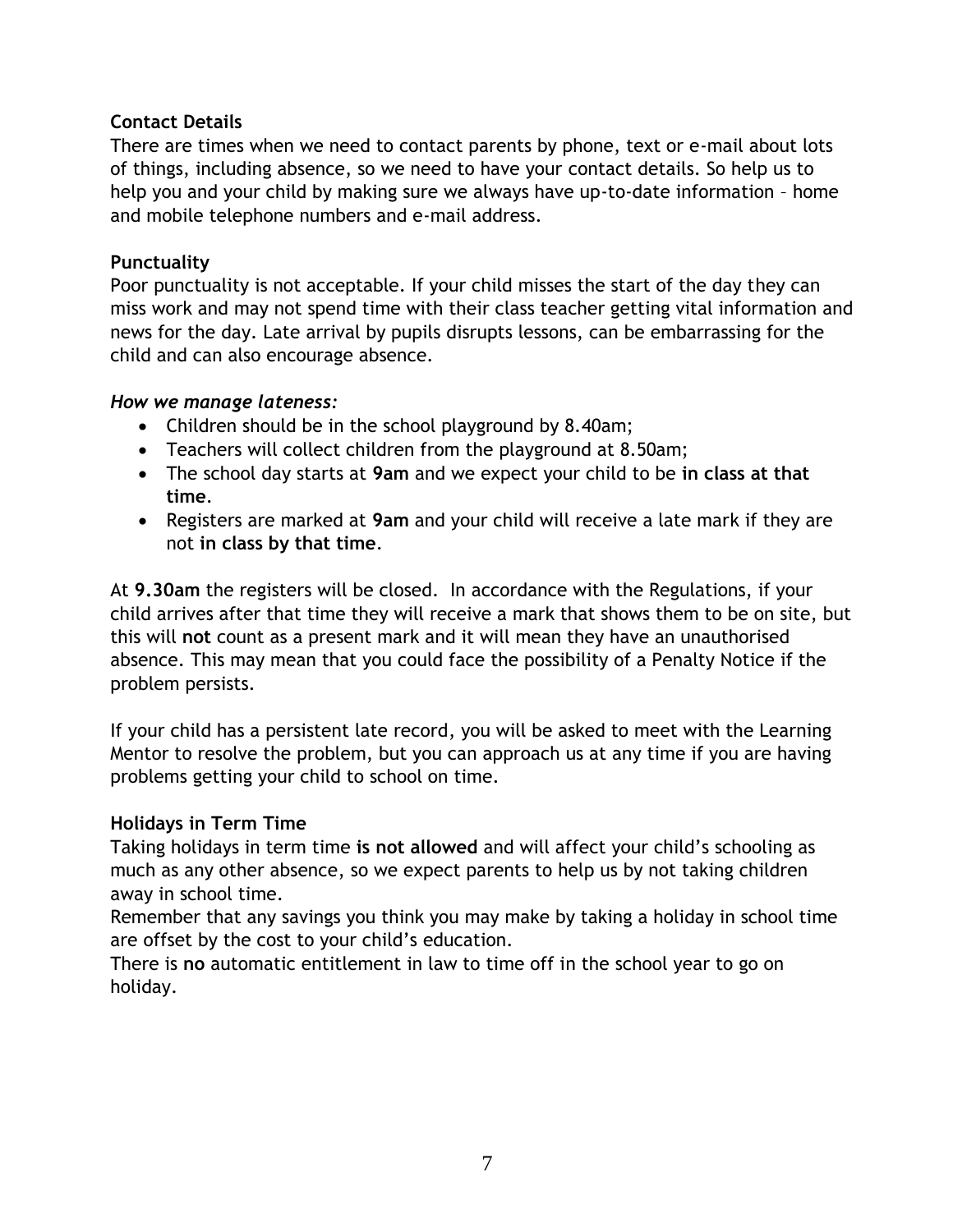All applications for exceptional leave must be made in advance, using our Application for Exceptional Leave form. In making a decision, the school will consider the circumstances of each application, and only in **exceptional circumstances** will the absence be authorised.

Any period of leave taken without the agreement of the school, or in excess of that agreed, will be classed as unauthorised and may attract sanctions such as a Penalty Notice and the child being taken off roll.

# **School Targets, Projects and Special Initiatives:**

The school has targets to improve attendance and your child has an important part to play in meeting these targets. The target attendance for this school is **97%** attendance and we will keep you updated via the newsletter.

Our target is to achieve better than this, however, because we know that good attendance is the key to successful schooling and we believe our pupils can be amongst the best and go through to further successful education.

Throughout the school year, we monitor absences and punctuality to show us where improvements need to be made.

Information on any projects or initiatives that will focus on these areas will be provided in our regular newsletter.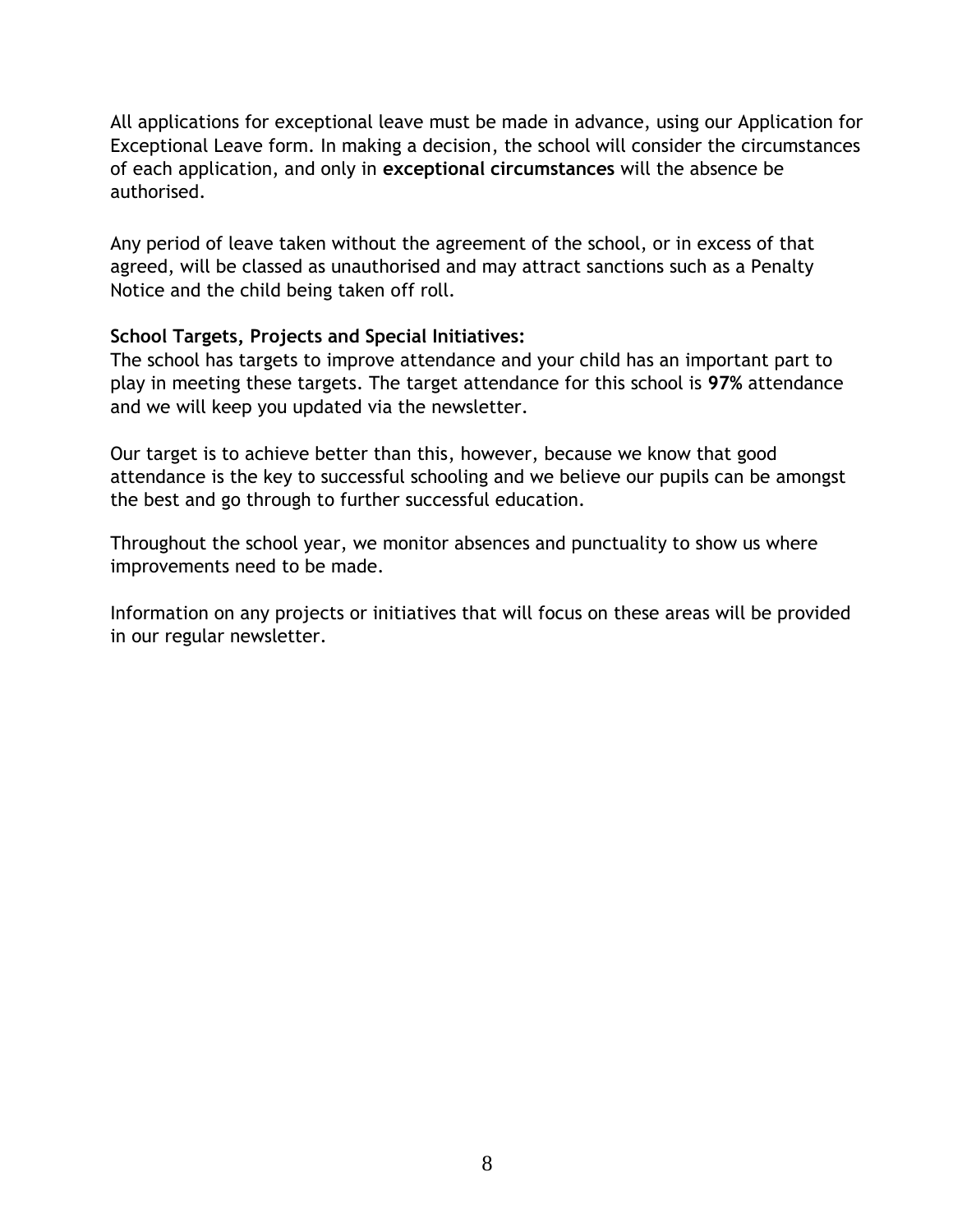# **School Organisation**

### **How the School is Organised**

We are a community primary school. The school is a one and a half form of entry school for pupils from Reception to Year 6. Our maximum class size is 30 in Phase A and B. However, in order to maximise the benefits of smaller class sizes we have re-organised five of our Year groups and curriculum to accommodate class sizes of 23 or less.

The class structure is as follows:

| Phase A and B           |                                       |
|-------------------------|---------------------------------------|
| • Two reception classes | (4 to 5 year olds)                    |
| • Two Year 1 classes    | $(5 \text{ to } 6 \text{ year}$ olds) |
| • Two Year 2 classes    | $(6 \text{ to } 7 \text{ year}$ olds) |
|                         |                                       |

• Two Year 3 classes (7 to 8 year olds)

### Phase C

| • Two Year 4 classes | $(8 \text{ to } 9 \text{ year}$ olds)  |
|----------------------|----------------------------------------|
| • Two Year 5 classes | $(9 \text{ to } 10 \text{ year}$ olds) |

• Two Year 6 classes (10 to 11 year olds)

| The School Day<br>Phase A and B | am            | pm             | Fridays      |
|---------------------------------|---------------|----------------|--------------|
| Reception                       | 8.50 to 12.00 | 1.10 to $3.30$ | 1.10 to 2.15 |
| Year 1                          | 8.50 to 12.10 | 1.10 to $3.30$ | 1.10 to 2.15 |
| Year 2                          | 8.50 to 12.20 | 1.30 to $3.30$ | 1.10 to 2.15 |
| Year $3/2$                      | 8.50 to 12.20 | 1.30 to $3.30$ | 1.10 to 2.15 |
| Year 3                          | 8.50 to 12.20 | 1.30 to 3.30   | 1.10 to 2.15 |
| Phase C                         |               |                |              |
| Year 4                          | 9.00 to 12.45 | 1.45 to 3.30   | 1.45 to 2.15 |
| Year 5                          | 9.00 to 12.50 | 1.45 to 3.30   | 1.45 to 2.15 |
| Year 6                          | 9.00 to 12.50 | 1.45 to 3.30   | 1.45 to 2.15 |

All children have a fifteen minute break between 10.10 a.m. and 10.25 a.m. Children in Phase C have an additional 15 minute fruit break at11.35-11.50 a.m. Children in Reception, Years 1 and 2 take a short afternoon break.

# **The Start of the School Day**

All parents and children are expected to enter the school premises through the Edge Street gate to arrive by 8.45am to start the school day. This gate is locked at 9am,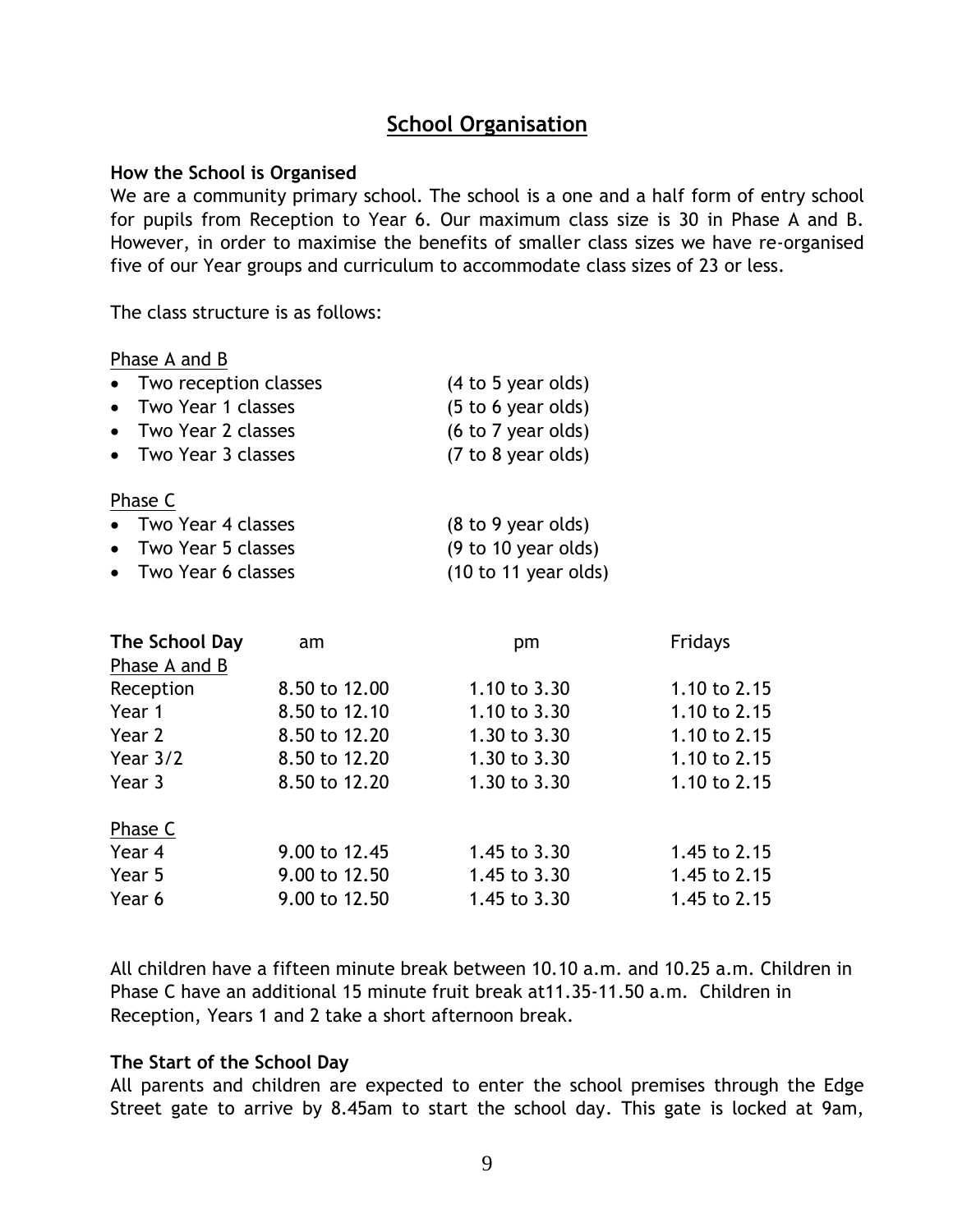thereafter parents and children are expected to use the Kensington Place entrance, where the late book is kept.

Children are collected by a teacher from the playground at 8.50am. It is extremely important that children arrive for school on time. Lessons begin promptly at 9.00 a.m. and children who arrive late miss the teaching introduction into the lesson. Registers are completed at 9am. Children who arrive after 9.00am should report to Mr Hilton or the school office, so that their attendance can be registered.

# **The School Playground**

We are fortunate at Fox School to have two stimulating playgrounds:

- Phase A/B: Reception, Years 1,2 and 3
- Phase C: Years 4,5 and 6

Most children have two playtimes during the day, with our youngest children having an extra afternoon break.

The Phase A/B playground area offers children a more interesting playground that contains a greater range of things to do.

The Phase C playground offers a wide range of games and activities for the children, including table tennis, climbing wall, balls games and quiet zones.

The playgrounds are well staffed. The large numbers of adults on duty are led by senior staff and our Learning Mentor. All children are expected to be outside the school buildings in the playground area unless they have specific permission from a teacher to the contrary.

The school behaviour policy is adhered to in the playground. For more severe, persistent behaviour, parents could be asked to pick the child up at the start of lunchtime, take him/her off the school site and then return them at the end of lunch. Such a sanction would usually last for a week in the first instance.

The school has a clear policy regarding arrangements for wet play- that is when the weather is too bad for the children to go outside.

# **The End of the School Day**

**The School day finishes at 3.30pm on Mondays to Thursdays and 2.15pm on Fridays.**

Children should be collected at this time. Children are expected to shake the hand of their teacher and explain who they are going home with. After 3.40 pm children who are late being collected at the end of school day will be taken to the main school office. They should be picked up from here. Teaching staff have important meetings and other responsibilities after 3.30 p.m. and for this reason we ask parents to be prompt in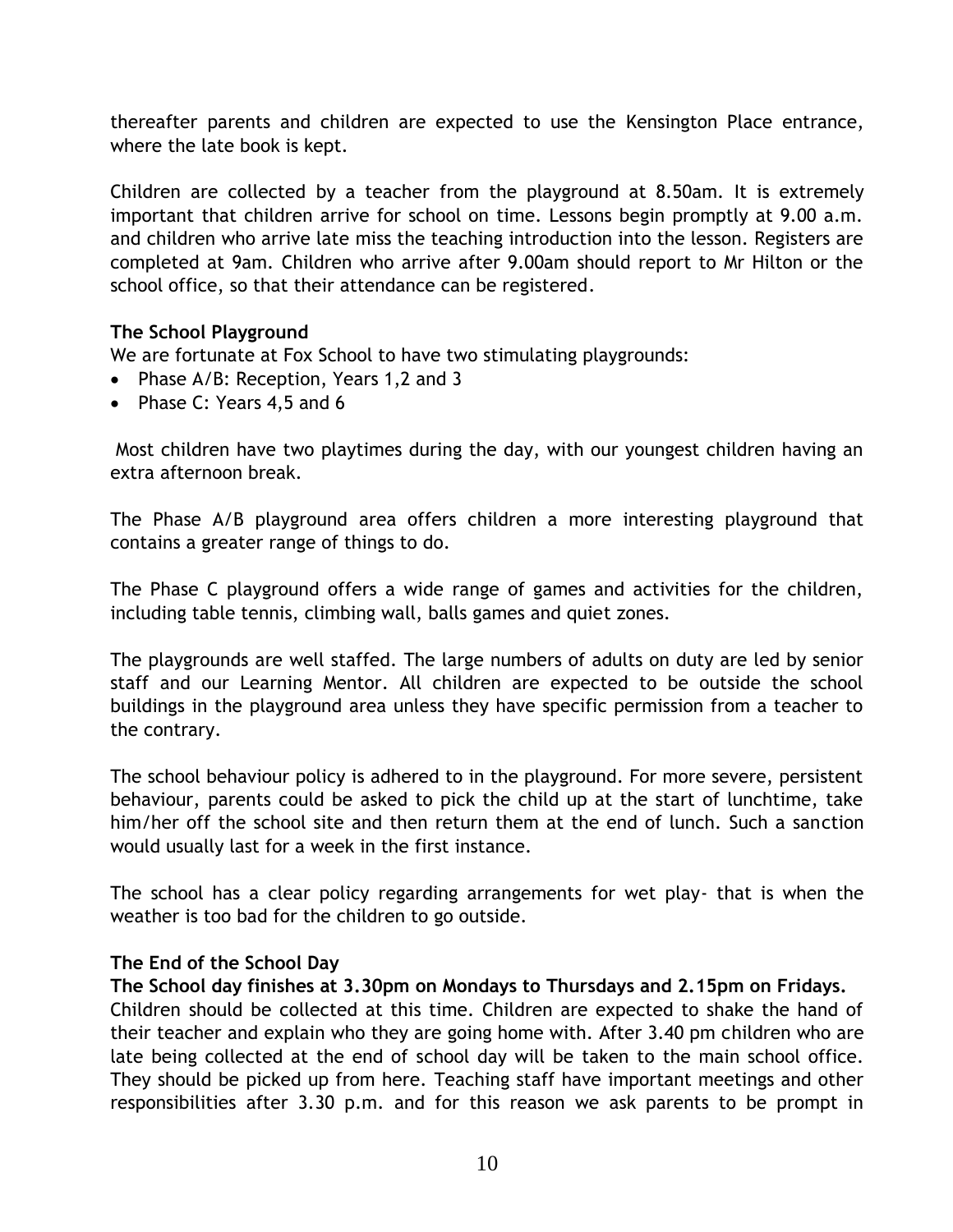collecting their children at the end of the day. If children have not been met by their parents by 3.40 p.m. a phone call home will be made by the school administrative staff. Children will be signed out by a member of staff and the time of pick-up written in the late collection book.

Children who attend an after school club or Fox Play will be accompanied to their destination.

# **School Uniform**

Children at Fox do not wear a school uniform. However children are expected to wear appropriate clothes for the appropriate seasons and should be labelled.

Children are expected to wear a Fox PE kit, which consists of a Fox blue Tshirt/sweatshirt, black/dark shorts or tracksuit bottoms and trainers.

### **The House System**

All pupils belong to one of four school houses. The houses are named below:

- **Arctic Fox**  'As cool as ice'
- **Red Fox** 'City supremos'
- **Desert Fox** 'We're on fire'
- **Silver Fox** 'Shining stars'

Siblings are always in the same house. Various sporting and educational events are held throughout the school year and children have a chance to represent their house in these events. Parents are asked to purchase a special house T-shirt so that pupils can be easily distinguished when taking part in these events.

| House         | House colour |
|---------------|--------------|
| Arctic        | Light Blue   |
| Red           | Red          |
| <b>Desert</b> | Yellow       |
| Silver        | Grey         |

# **Administering Medicines at School**

For all children who have to take medicines during the school day a 'Medication Permission form' must be completed by parents. This allows staff to take the responsibility for administering medicines prescribed by a doctor, according to the instructions provided. The school is not insured for any claim made against it arising from such administration. Staff are unable to administer non prescribed or over-thecounter medicines of any kind.

# **Personal Property**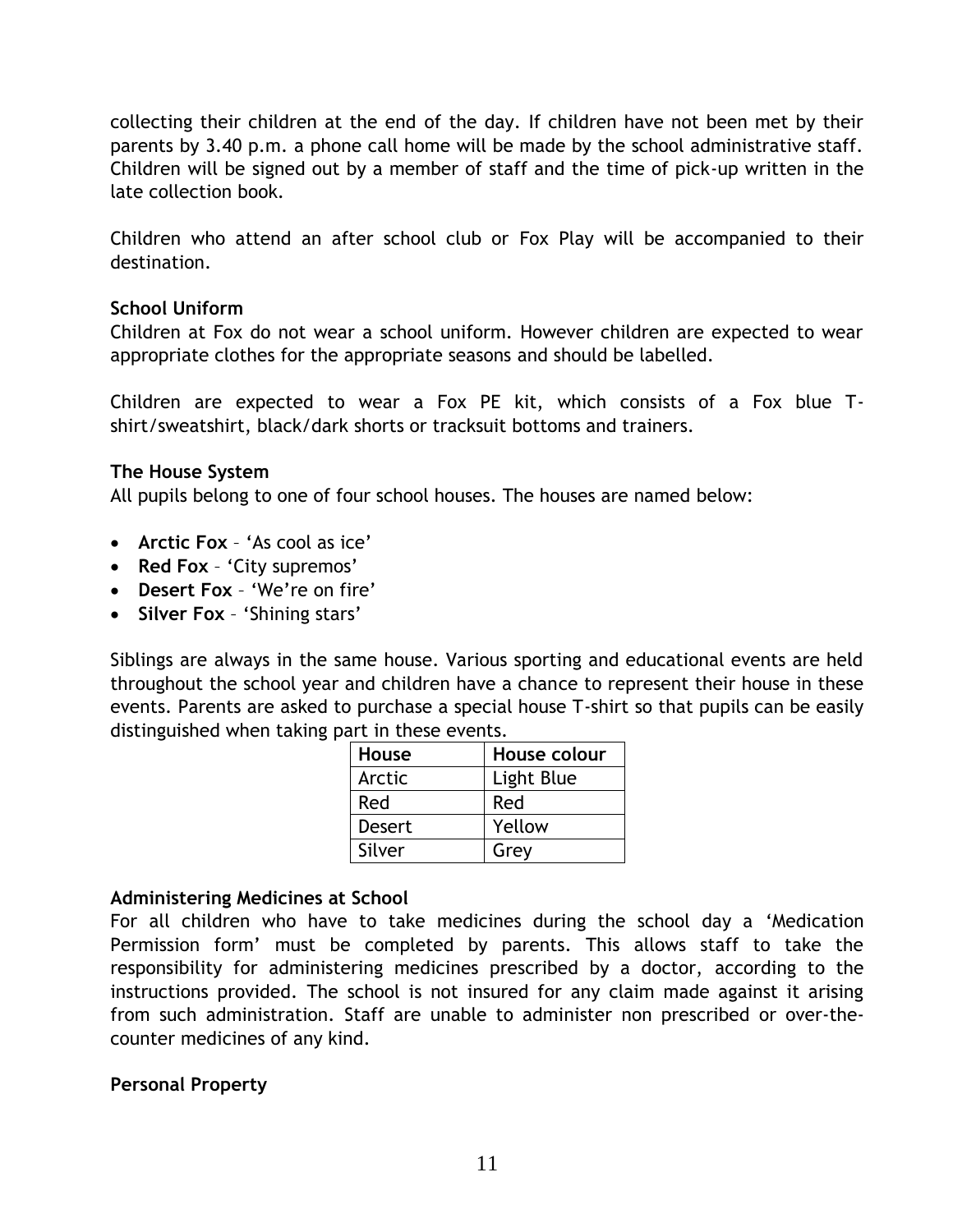Children should not bring toys, electronic games, sweets, chewing gum or jewellery to school. Children are allowed to bring in trading cards or agreed collectable items on a Friday (to be reviewed termly). Children are informed that if they do bring items not allowed, these items are likely to be

- lost
- stolen
- or damaged.

The school is unable to accept any responsibility should one of these eventualities occur.

For health and safety reasons the only jewellery we accept is a stud earring for those children who have pierced ears. Inappropriate jewellery will be removed from children and placed in the school office for safe keeping and collection at the end of the school week.

The only money that should ever be brought to school is money required for a school event or sale. In these circumstances, money should always be handed to the teacher at registration time. **Money should never be left in bags or coats.**

All coats and Fox sweatshirts/PE tops should have the child's name sewn inside/written inside for identification reasons. We discourage pupils from bringing pencil cases to school as all the writing and drawing implements children require are provided by the school.

Lost property is kept in a large container outside the Phase A and B toilets. It is kept for a short period of time and then displayed for collection by parents on a regular basis. Unclaimed items are given to charity shops.

Pupils should only bring a mobile phone to school if there is a specific reason for doing so. Permission must be sought from the Headteacher.

# **Behaviour Expectations**

We set very high standards for children's conduct from the moment they are admitted to the school. Bullying is never tolerated at our school. Staff always look to praise children for their good behaviour and in so doing encourage and reinforce that behaviour. Children who let themselves down in class through poor behaviour are given one clear warning about their conduct. If this does not lead to an improvement in their behaviour, children are given a 'time out' and asked to reflect upon their behaviour.

A common saying which is frequently repeated to the children at school is *'Treat other people the way you would like to be treated yourself.'* Children are taught about the difference between right and wrong during Personal Health and Social Education lessons in the classroom and through the interactive moral assemblies. They are actively taught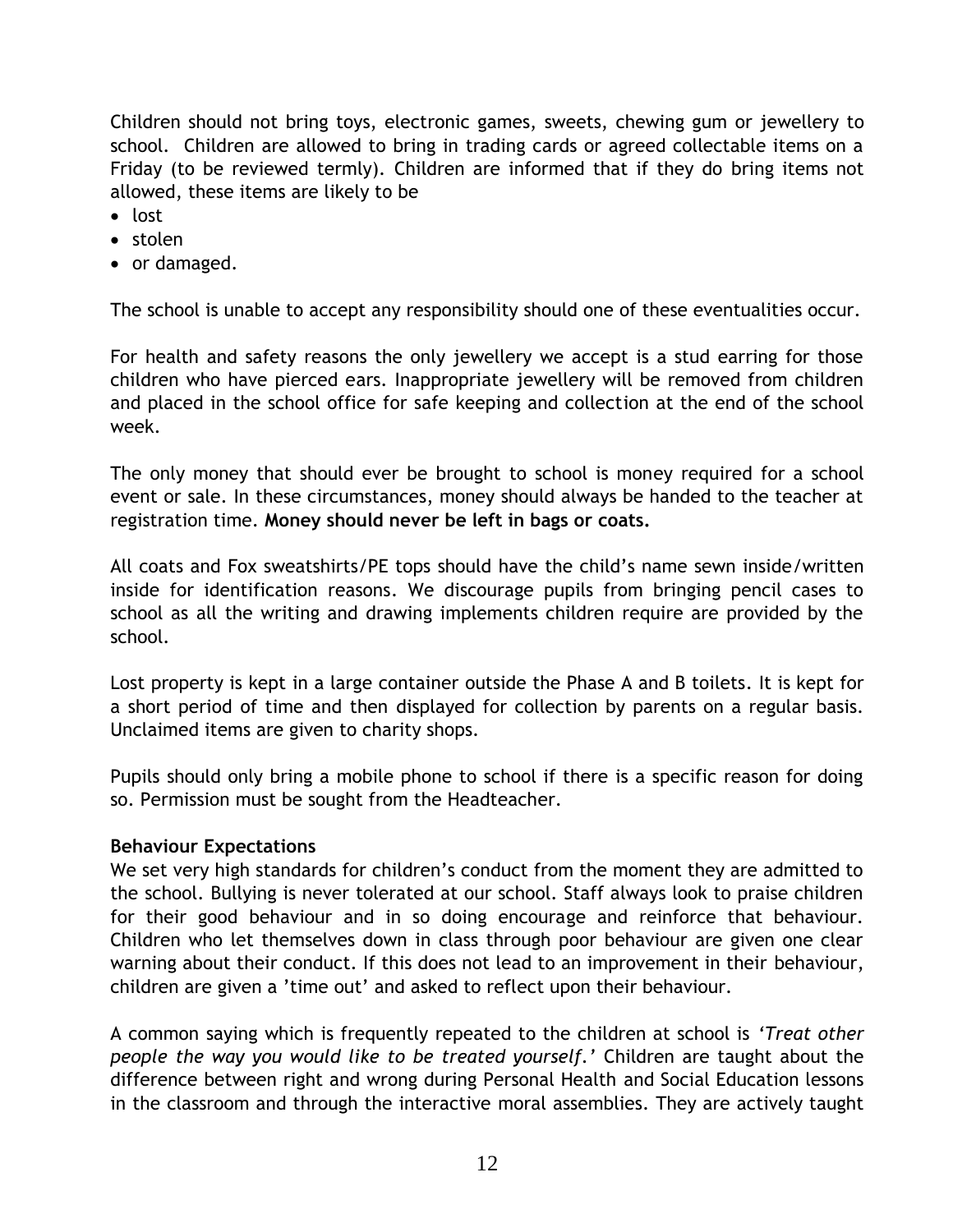strategies for how to deal with any conflicts or disagreements that may arise. We teach children to be assertive, rather than aggressive.

Should a problem occur between two children at school which parents are unhappy about, they are asked to refer this problem to a member of staff rather than dealing with the situation themselves. We strongly advise parents not to approach other children, as this usually leads to the problem escalating. More serious difficulties should be reported to the Headteacher (or in his absence the Deputy Headteacher). All difficulties reported to the Headteacher will be fully investigated and parents informed of the outcome of that investigation.

# **School Lunches**

School lunches are cooked on our premises by our own chef and her staff and are outstanding value. There is a varied menu, which changes 3 times a year. The menu meets strict standards and provides a vegetarian alternative for those children who don't eat meat. We ensure that cultural beliefs are taken into consideration with respect to food and eating. So, for example, no pork is used in any of our food. In line with our school's food policy, we have meat free days twice a week and try to purchase locally sourced food only.

At lunchtime children are taught the importance of eating a balanced, healthy diet together with the value of polite table manners. We encourage children to eat in a calm, well organised atmosphere.

All children in Reception, Year 1 and Year 2 will be provided with a lunch free of charge. We expect all children to eat a school meal. For parents of children in Years 3 to Year 6, please ask at the school office for the termly or half termly advance cost of school lunches. Changes can only be made at the beginning of a new term. Please ensure you have informed the office of any change or you may be charged for lunches not taken.

We will still need to collect information of children whose parents are benefits as the school receives pupil premium for these children.

We invite new parents and carers to eat with their children once a year during the autumn term.

# **Packed Lunches**

Those parents who choose to provide a packed lunch for their child each day should try to put together a lunch that is healthy and nutritionally balanced. Children who bring in foods that are high in sugar, salt and saturated fat are eating an unhealthy diet. Whilst we accept that it can sometimes be difficult to get children to eat healthy food, we do ask parents to do their very best to provide such foods in their child's packed lunch.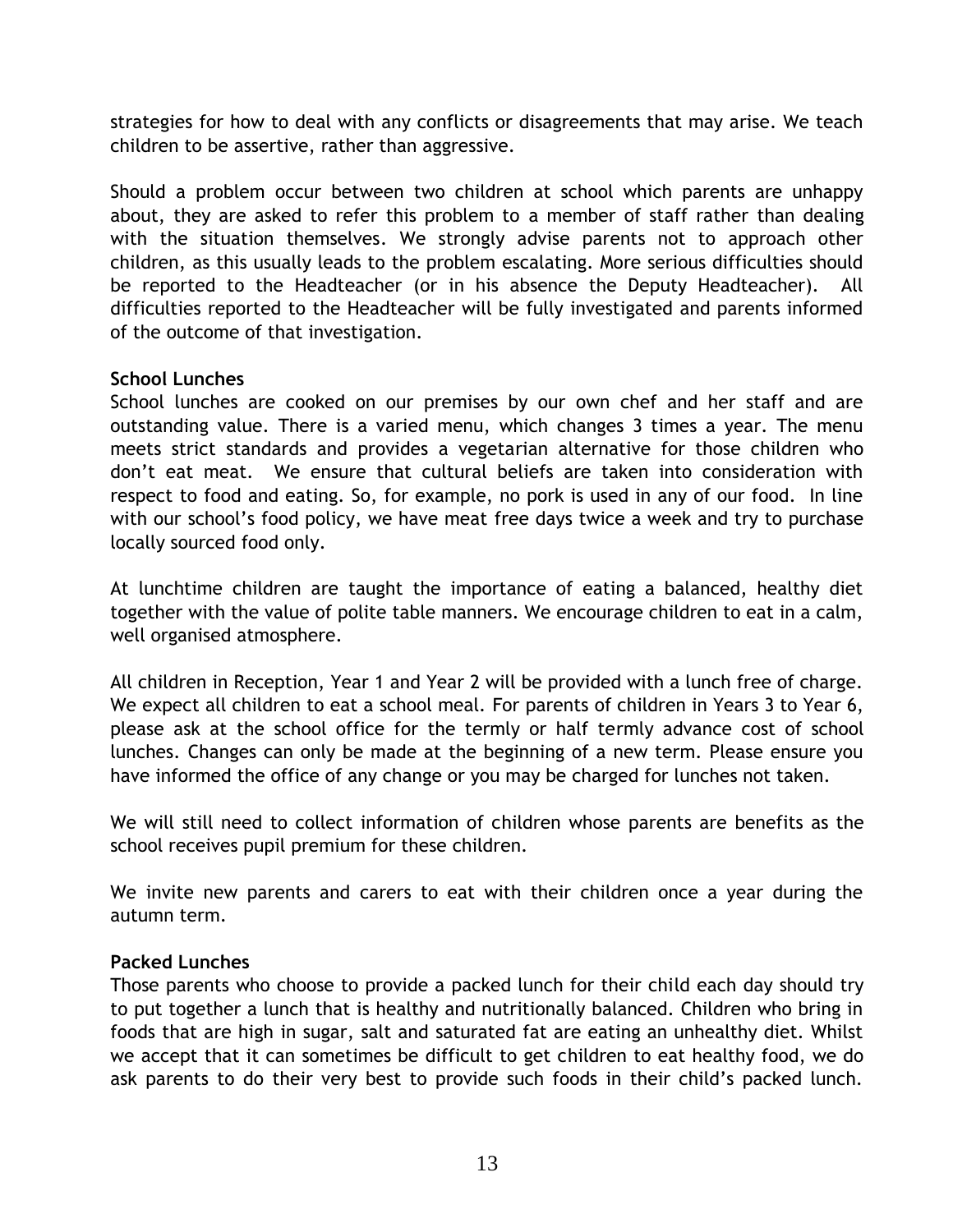Children are not allowed to bring fizzy drinks or sweets into school as these are bad for their teeth. We also strongly discourage crisps, which have very little nutritional value.

# **Nut Free Policy**

This is a nut free school. Please ensure no nuts or seeds are included in packed lunches or snacks as many of our children are allergic to them.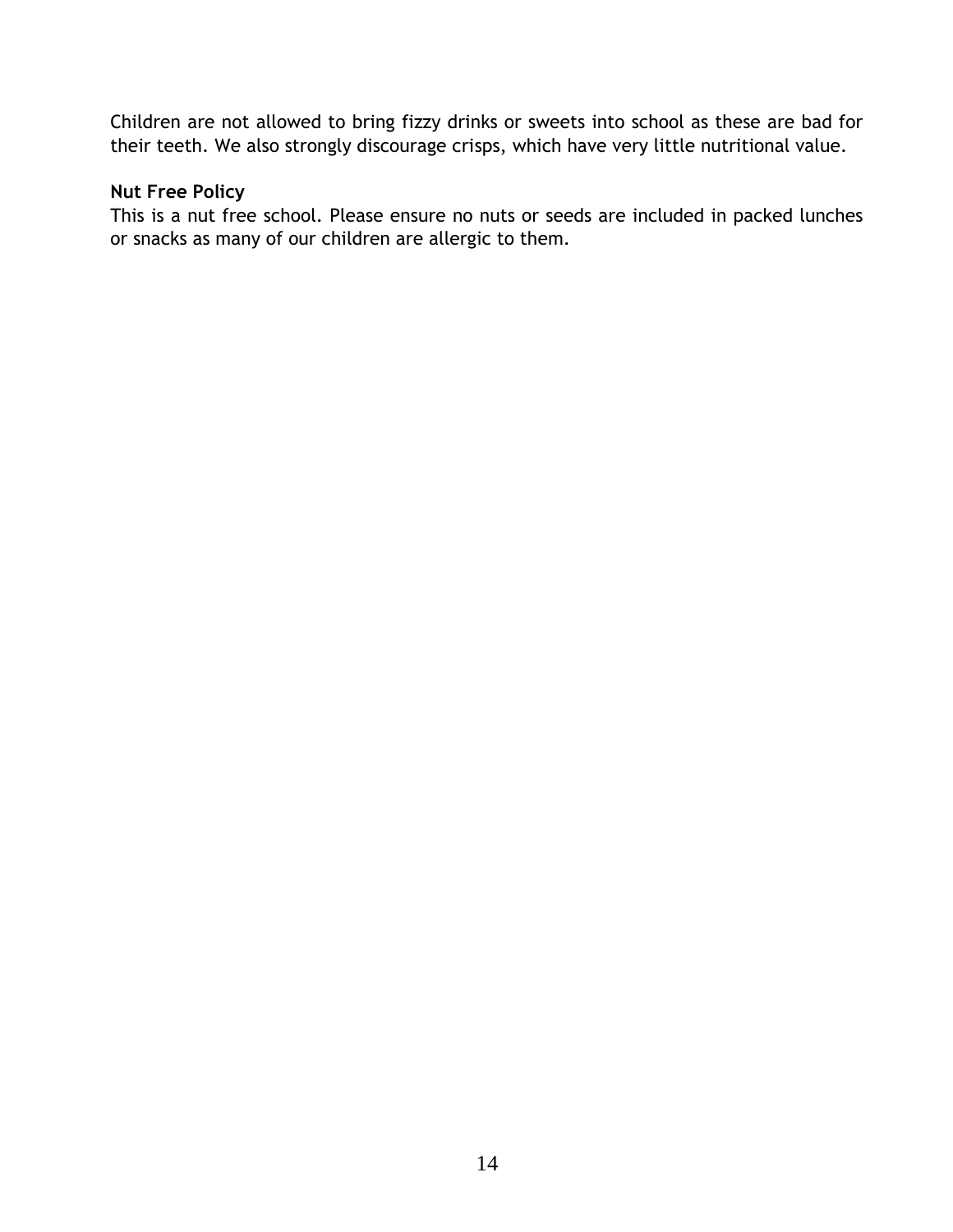# **Communication**

# **The School Newsletter**

The main method of communicating information to parents and carers is through the school newsletter. This is written by the Headteacher. The newsletter is emailed out to parents on a Friday and posted on the school web site.

# **Text Messaging**

On occasion we also send out text messages to parents with specific information. You can download a free School Gateway app so the school can send free messages.



# **The School Website [www.fox.rbkc.sch.uk](http://www.fox.rbkc.sch.uk/)**

The web site is used as a medium of communication between the school and home. Therefore we aim to update the web site on a regular basis. The site contains important information about the school, as well as examples of children's work and photos of school events.

# **Teacher-Parent Consultations**

Parent consultation meetings are held three times a year at the following times:

- Mid October -just before the halfway point of the Autumn Term
- Mid February just before halfway point of the Spring Term
- Early July (the end of year report will be issued before this meeting)

The purpose of these meetings is to discuss:

- how well your child is doing in relation to the national performance expectation for their age
- your child's personal achievement
- your child's personal and social development
- your child's rate of progress
- ways in which parents and carers can support their child at home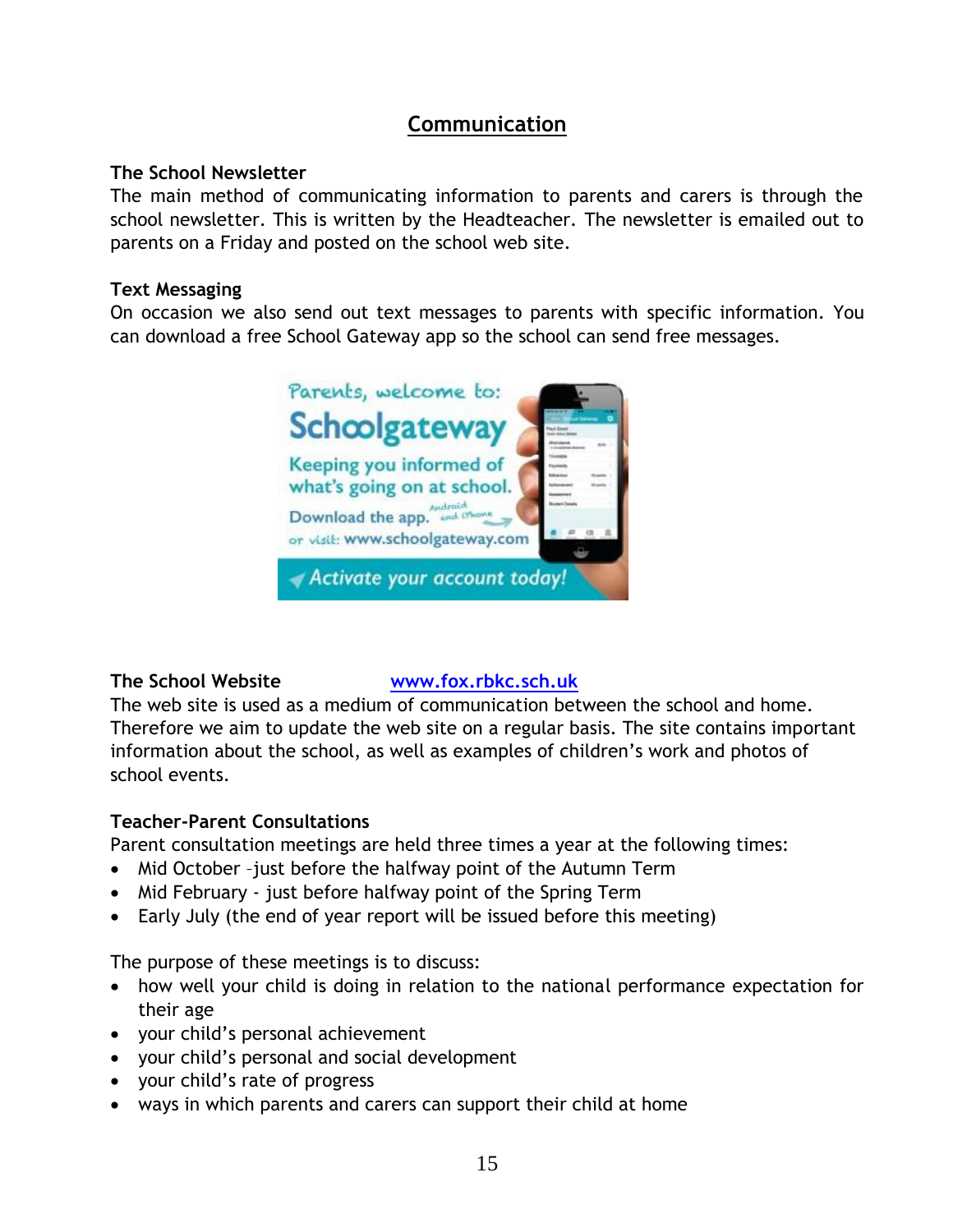Fox School uses an online appointment booking system.

This allows you to choose your own appointment times with teachers and you will receive an email confirming your appointments. You can make an appointment with the class teacher or other teachers. Appointment can be made up to 4 weeks prior to the advertised dates.

If you do not have access to the internet, please contact the school office who will be happy to add appointments on your behalf.

# **Home Learning**

Home learning refers to any learning activity that pupils are asked to do outside lesson time, either on their own, or with parents/carers. It offers a valuable, ongoing opportunity for parents to support their child's learning.

The purpose of setting home learning for pupils of primary school age alters as they become older. In the Foundation Stage and at Key Stage 1, the key purpose is to develop a partnership with parents and involve them actively in pupils' learning. The most important form of support parents can offer their child is to read to them and, when they are ready, hear them read. If possible, this should happen for a short period of time every day.

We strongly encourage the setting up of a regular routine so that children can establish a reading habit. Each child is given a Reading Journal and we ask parents to write a short comment in this book each time they hear their child read. More experienced readers in Year 2 are expected to write some of their own comments.

# *Home learning schedule – Phase A*

All home learning set will be explained and gone over with children prior to sending home.

| Day set  | Subject  | Due back |
|----------|----------|----------|
| Thursday | Reading  | Tuesday  |
|          | Phonics  |          |
|          | Numeracy |          |
|          |          |          |

**Optional** home learning for **Year 1** will be set for school holiday periods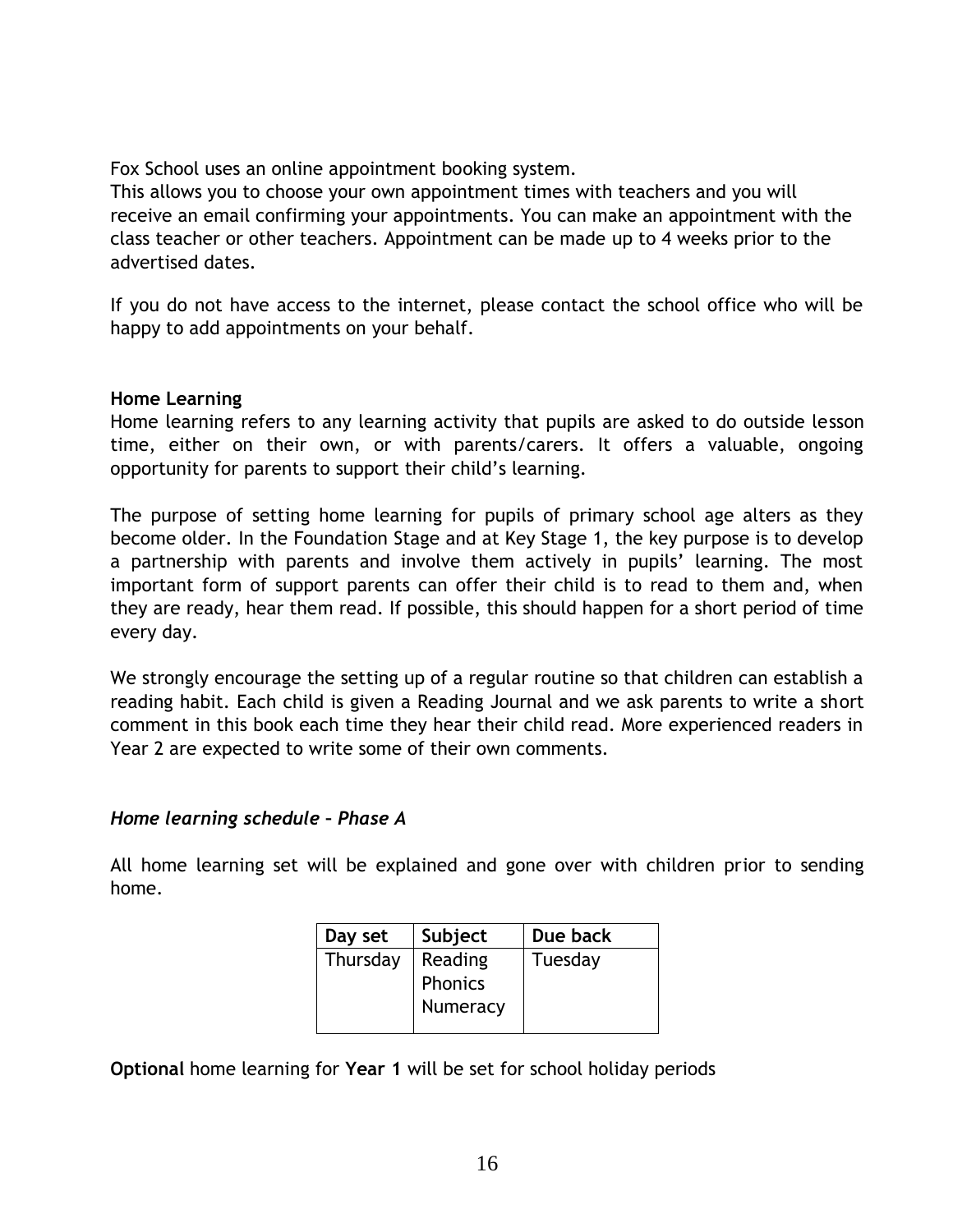# *Home learning schedule – Phase B*

| Day set | Subject   | Due back              |
|---------|-----------|-----------------------|
| Monday  | Spellings | Friday                |
| Friday  | Numeracy  | Following<br>Thursday |

**Optional** home learning will be set for school holiday periods.

# *Home learning schedule – Phase C*

| Day set | Subject          | Due back  |
|---------|------------------|-----------|
| Monday  | <b>Spellings</b> | Friday    |
| Friday  | Numeracy         | Following |
|         |                  | Thursday  |
|         |                  |           |

**Optional** home learning will be set for school holiday periods for all phases.

# *Marking home learning*

Spellings will be tested on Friday morning. Tests will be recorded in spelling journal and marked as a class. Numeracy home learning will be collected and marked by a teaching assistant or class teacher. Misconceptions and errors will be gone over during Numeracy lessons.

# *Home learning books.*

Numeracy will be recorded in a Numeracy home learning book. Both books will be commented on by the class teacher on a regular basis.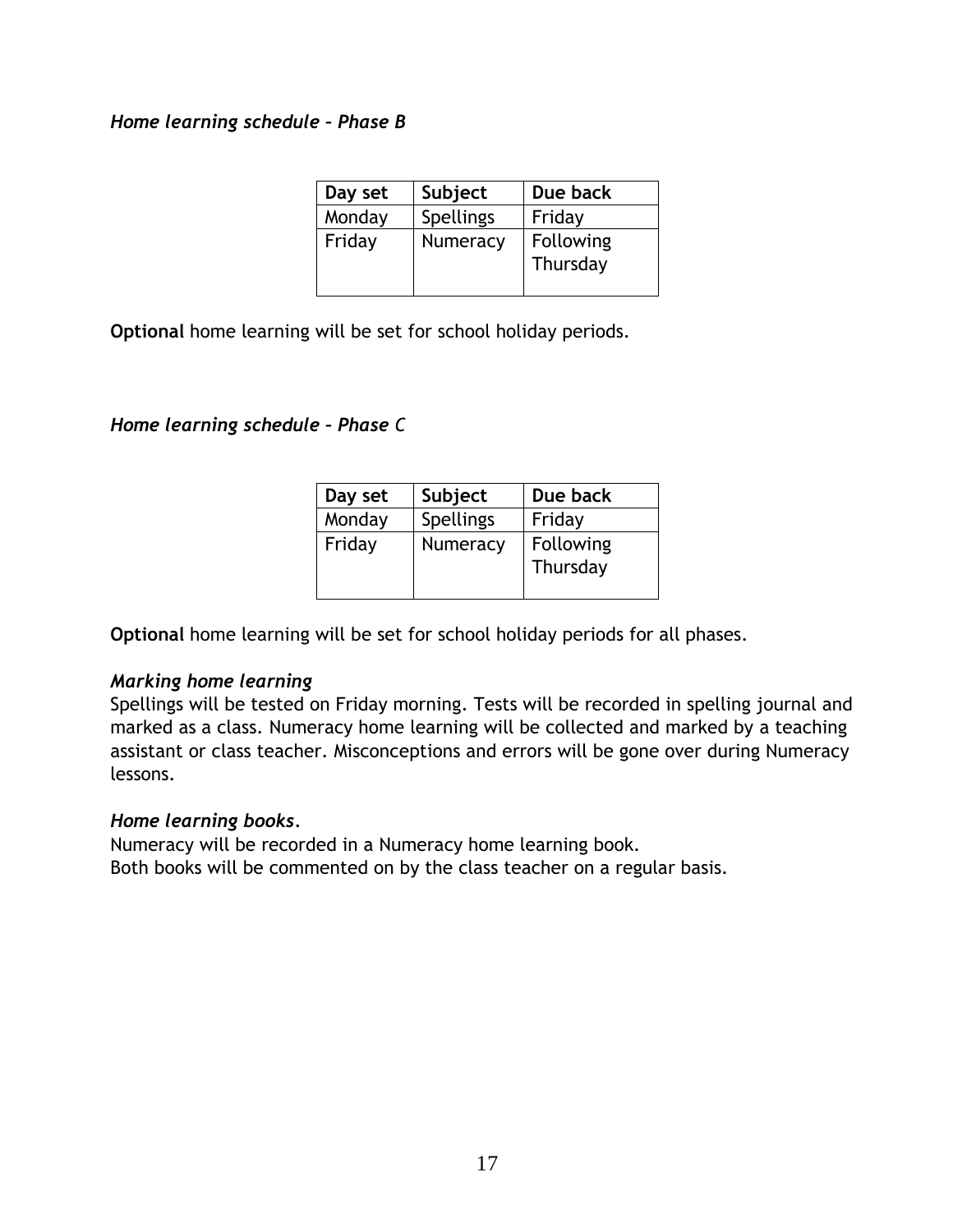# **Extended Schools**

# **Extended Schools Provision**

The school is committed to providing a range of opportunities and services outside of school hours. We offer the following:

- A daily breakfast club from 8.00 am.
- Play Centre from  $3.30$ pm 6pm  $(2.15)$ pm 6pm on Fridays)
- A comprehensive range of high quality after school clubs.

# **Charging Policy**

The school has a charging policy which is strictly adhered to. As a school we only enforce charges for a small number of activities and always consider and respect the financial situation of the families we serve. Charges are levied for

- Instrument tuition
- The annual school journey (Yrs  $5 \& 6$ )
- Extended school clubs
- Fox Play
- Breakfast Club
- Educational visits (annual charge)

Any parent or carer unable to meet any cost levied by the school should make an appointment for a confidential meeting with the Headteacher who will offer as much support as he is able to. A number of places on the school journey are subsidised by the school.

# **Online Payments**

The school provide parents with the ability to pay for the annual educational visit cost, school meals, music lessons and more online. This means you can pay whenever it's convenient for you, without having to find the exact change, or having to send a cheque into school.

The link below is found on our school website – School Info/Virtual Office/payments **We encourage parents to pay using a Debit Card, not a Credit Card.**

# **School Gateway**

 Simply activate your registration and then log in. For registration help please go to: [http://schoolcomms.com/helpv7/sc](http://schoolcomms.com/helpv7/school-gateway-help-for-parents)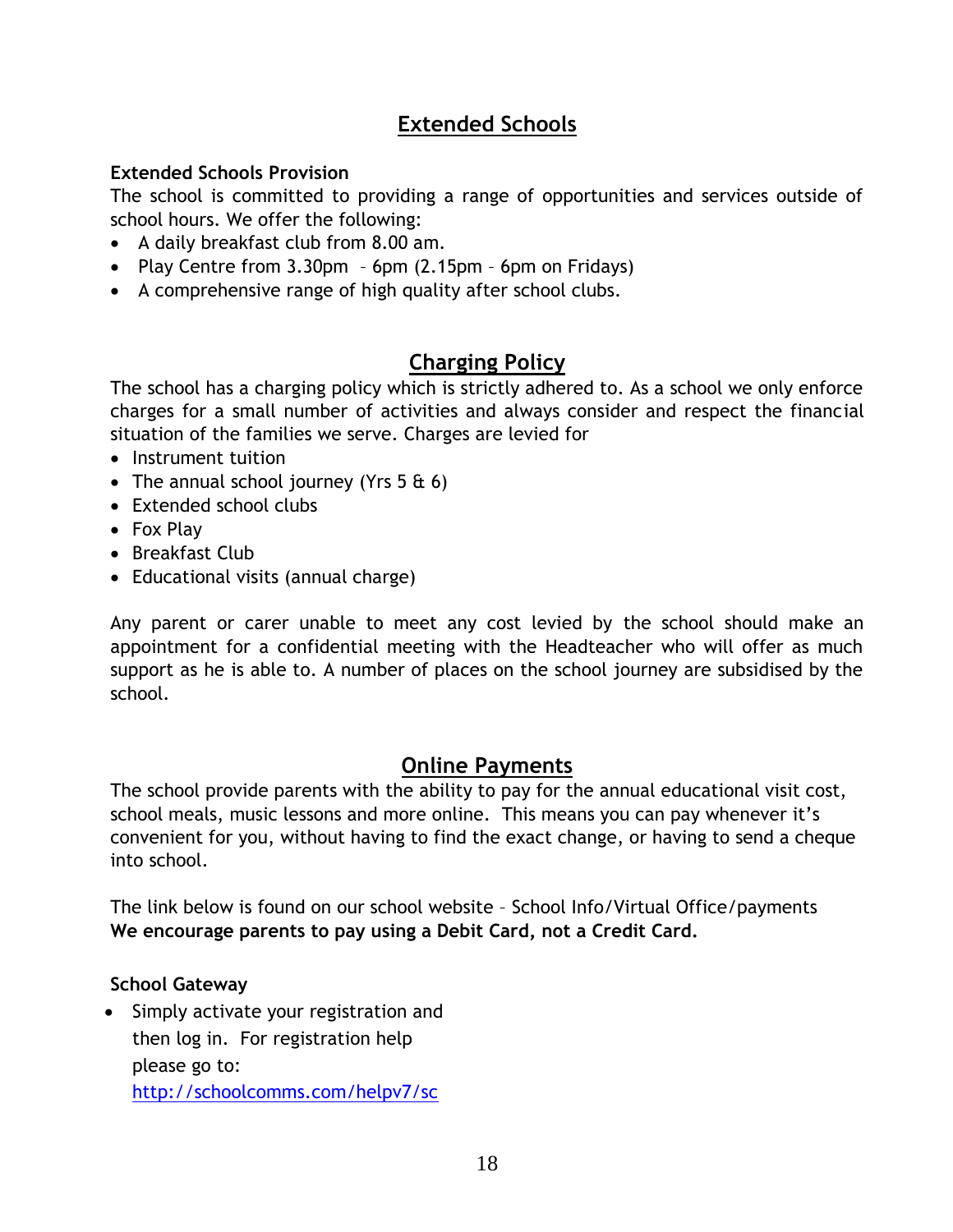# [hool-gateway-help-for-parents](http://schoolcomms.com/helpv7/school-gateway-help-for-parents)

- See the payment requests for all your children on one screen, including those from other schools that use Schoolcomms.
- Choose which payments to settle and use a debit or credit card.
- Track your payment history and items still outstanding.

# **Safe and secure**

For peace of mind, payments via Schoolcomms are authenticated with Verified by Visa and Mastercard SecureCode.

**Verified** by **VISA** 

**MasterCard.** SecureCode.



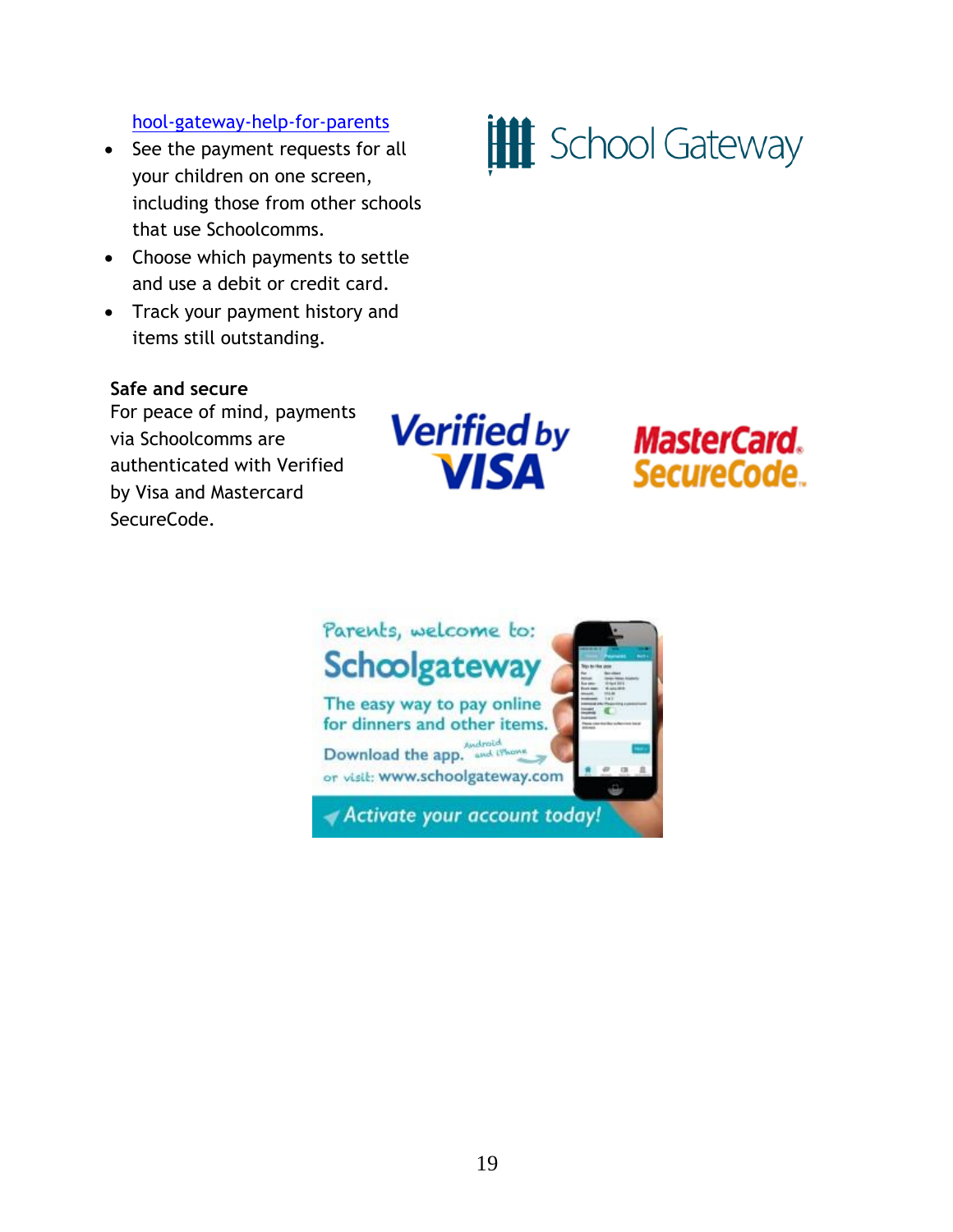# **Governance and Parent Teacher Association**

# **The School Governing Body**

The governing body has overall responsibility for managing the school effectively. The full governing body meet twice a term under the leadership of the Chair of Governors. The Headteacher is responsible for the internal organisation, management and control of the school. The Headteacher is accountable to the governing body for the decisions he takes. The Headteacher and the governing body take joint responsibility for the strategic direction of the school. This group also has responsibility for ensuring that the school spends its money efficiently as well as monitoring the delivery of the school curriculum and maintaining and developing the school premises.

Much of the work of the governing body is done through a committee structure. There are four committees:

- Curriculum/Premises
- Finance / HR

The full governing body is made up of the following members:

- 5 parent governors
- 3 local authority representatives
- Up to 3 community representatives
- 3 staff governors
- The Headteacher

# **Complaints Procedure**

# **1. Introduction**

This procedure is for parents and carers of children at Fox School, as required by s29 of the Education Act 2002 and publicized in our Parents' Handbook. The Governing Body recognizes that occasionally a complaint may need to be raised, and that constant feedback plays an important role in maintaining and raising school standards.

# **2. Definitions**

A complaint is an unresolved concern by someone with a legitimate interest in the school but not employed there (unless also a parent and acting in that role) about standards of teaching, conduct, actions or omissions of staff, or decisions of the governing body.

A complainant is someone who feels that they, or the children they are responsible for, is not satisfied with the services they have received at Fox School, or with the treatment they have received there.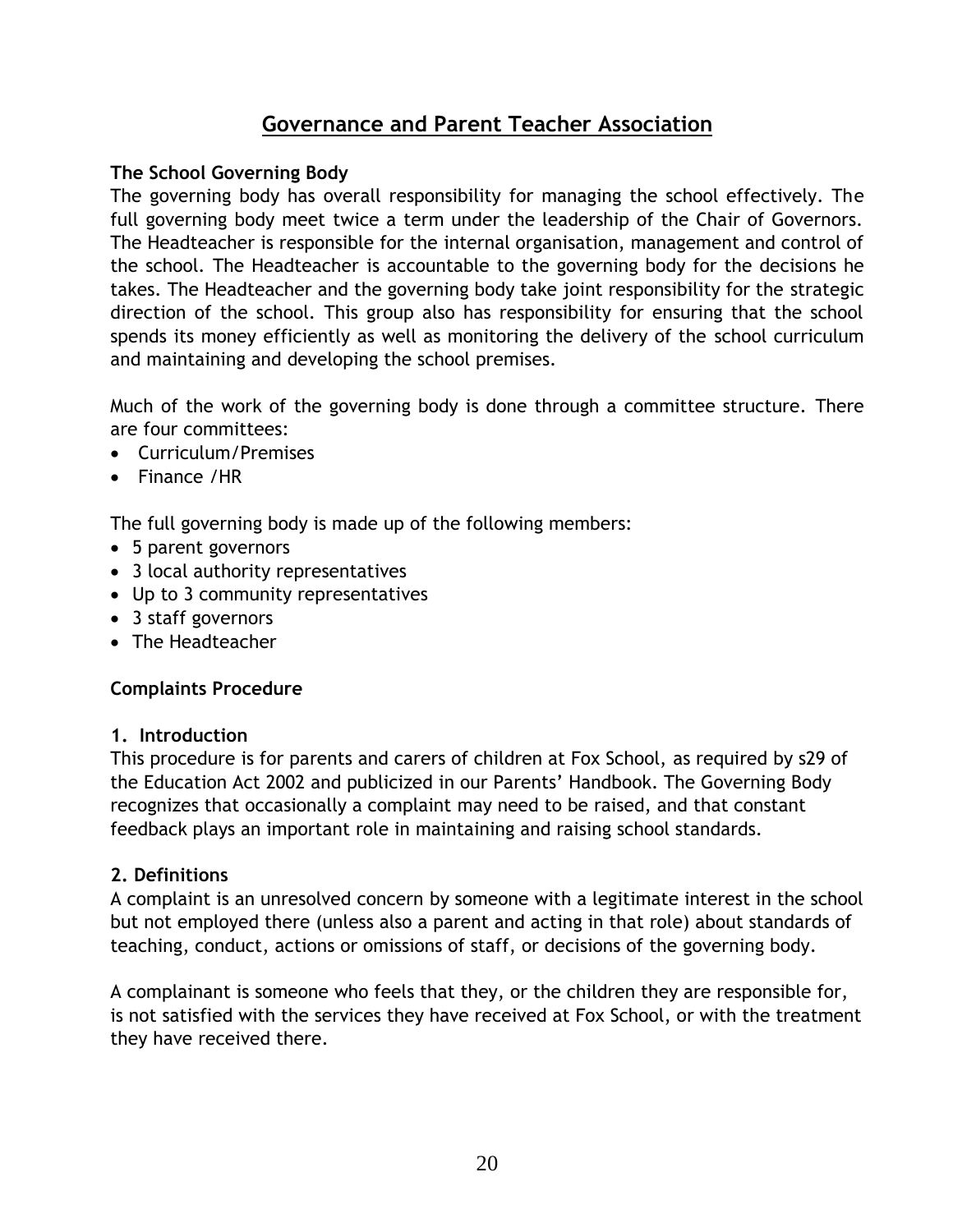# **3. Scope**

For certain types of complaint the school and the Local Authority (LA) are required by law to follow specific procedures. These are

- 3.1 parental choice of school
- 3.2 complaints about the curriculum
- 3.3 temporary disapplication of national curriculum
- 3.4 appeals to the Special Educational Needs Tribunal
- 3.5 child protection issues referred immediately to the LA

There is also a special procedure for representations/appeal in cases of pupil exclusions which will be advised should a case arise.

This procedure is thus for those complaints which do not fall into any of the above categories.

# **4. Overriding Principle**

Concerns and complaints should where at all possible be handled informally, and always ensuring that the interests of the child(ren) remain paramount.

# **5. Further Principles**

Complaints handling should be kept simple, impartial, respectful and confidential, providing an effective response and appropriate redress where required and inform the school's management how to improve services.

The person/panel investigating a complaint will:

- establish *what* happened and *who* was involved
- clarify nature of complaint and what remains unresolved
- decide whether or not to meet or contact complainant
- identify what complainant feels would put things right
- interview those involved and/or complained of, who may be accompanied if they wish
- keep an open mind and be prepared to persist in questioning
- clarify misunderstandings which may have arisen
- Keep notes of interview/conversations.

Every effort will be made to make complainants feel at ease.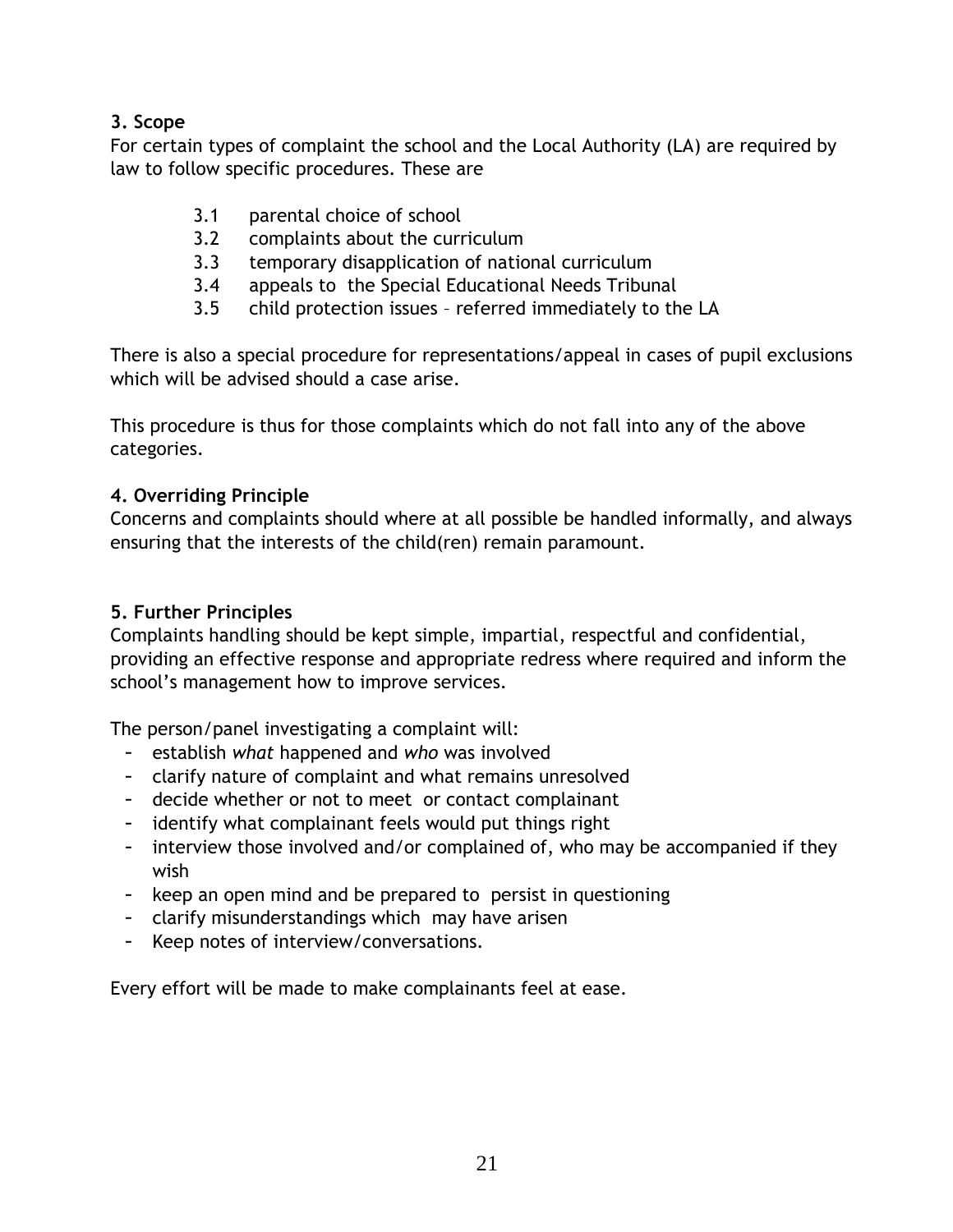# **6. Stages of Complaint**

**STAGE 1**: complaint heard by class teacher

**STAGE 2**: if not resolved at stage 1, complaint heard by Head Teacher who may, at his/her discretion, consult Local Authority (LA) and/or any governor whom he/she feels may be able to assist in a specific case.

Where allegations are made against staff the Head Teacher will investigate and review his/her findings with the chair of Human Resources or in his/her absence the Vice Chair of Governors.

**STAGE 3:** if still not satisfied at stage 2, the complainant must write to the chair of governors detailing the complaint, and the Head Teacher will also write an account of the complaint and any agreements reached or action taken so far.

The chair of governors will then:

- acknowledge the complainant's letter within 5 school days

- decide either to hear the complaint himself or to set up a panel of 3 governors to investigate. The chair will consult the Head Teacher, the Vice Chair - or in his absence the chair of Human Resources - and if appropriate the LA before making a decision.

- Only select governors for a panel with no prior involvement in the complaint or its surrounding circumstances.

The panel will seek to conduct itself as guided by [www.governornet.co.uk](http://www.governornet.co.uk/) publication LEA/0180/2003.

The chair of governors will conduct himself in the same manner as above if he decides to hear the complaint himself.

A complaint about a class teacher it will go straight to Stage 2 and about the Head Teacher or governor straight to Stage 3.

The panel or chair of governors' decisions shall be final.

**STAGE 4**: If the complainant remains unsatisfied by the outcome of the governors' panel, they may contact the local authority, who will investigate if the school's complaints process has been carried out appropriately. However, the local authority cannot overturn a panel's decision.

The local authority contact is:

Lead Commissioner for Learning & Partnership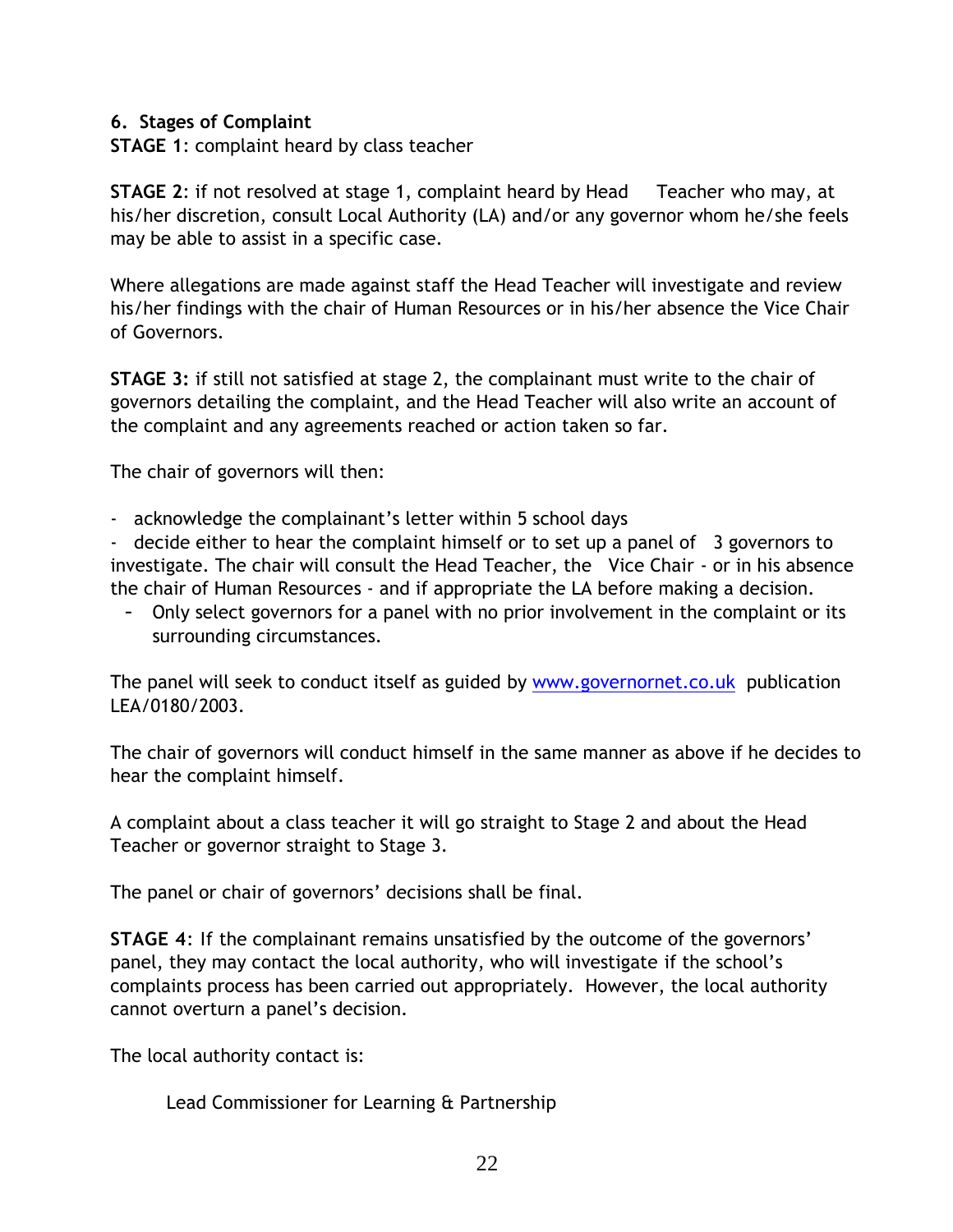Kings House Grand Avenue Hove BN3 2LS Telephone: 01273 293514

The local authority will acknowledge receipt of the complaint within five school working days. They will inform the complainant and the school of the outcome of their investigation of the process within 15 school working days of receiving the complaint. If it is not possible to meet the timescales then the local authority officer will contact the complainant and school to discuss reviewing these.

**STAGE 5:** If the complainant is unsatisfied at the end of Stage 4 they can contact the Secretary of State:

Secretary of State for Education Department for Education Sanctuary Buildings Great Smith Street London SW1P 3BT Telephone: 0870 000 2288

# **7. What is not covered by this Complaints Policy?**

- Complaints about the national curriculum entitlement and collective worship these should be directed to the governing body and then to the local authority
- Pupil admissions contact the Admissions Team at the local authority
- Pupil exclusions appeals to be heard by a Governors' Exclusions Panel
- SEN Statement Appeals contact the SEN Team
- Issues relating to child protection in the first instance contact the Local Authority Designated Officer for Child Protection
- Employee grievances/disciplinary/dismissal –Where the complaint results in a staff grievance or disciplinary it is important that the school follows the appropriate procedures and that the complainant should not be given any details of the action involving an individual member of staff.
- Criminal investigations refer to the police

# **8. Feedback and Conclusion of Complaints**

Complainants are encouraged to provide feedback. In the absence of any response the panel chair or chair of governors will inform complainants in writing that procedure has been exhausted and the matter is now closed. The same will apply if a complainant tries to re-open an issue already investigated.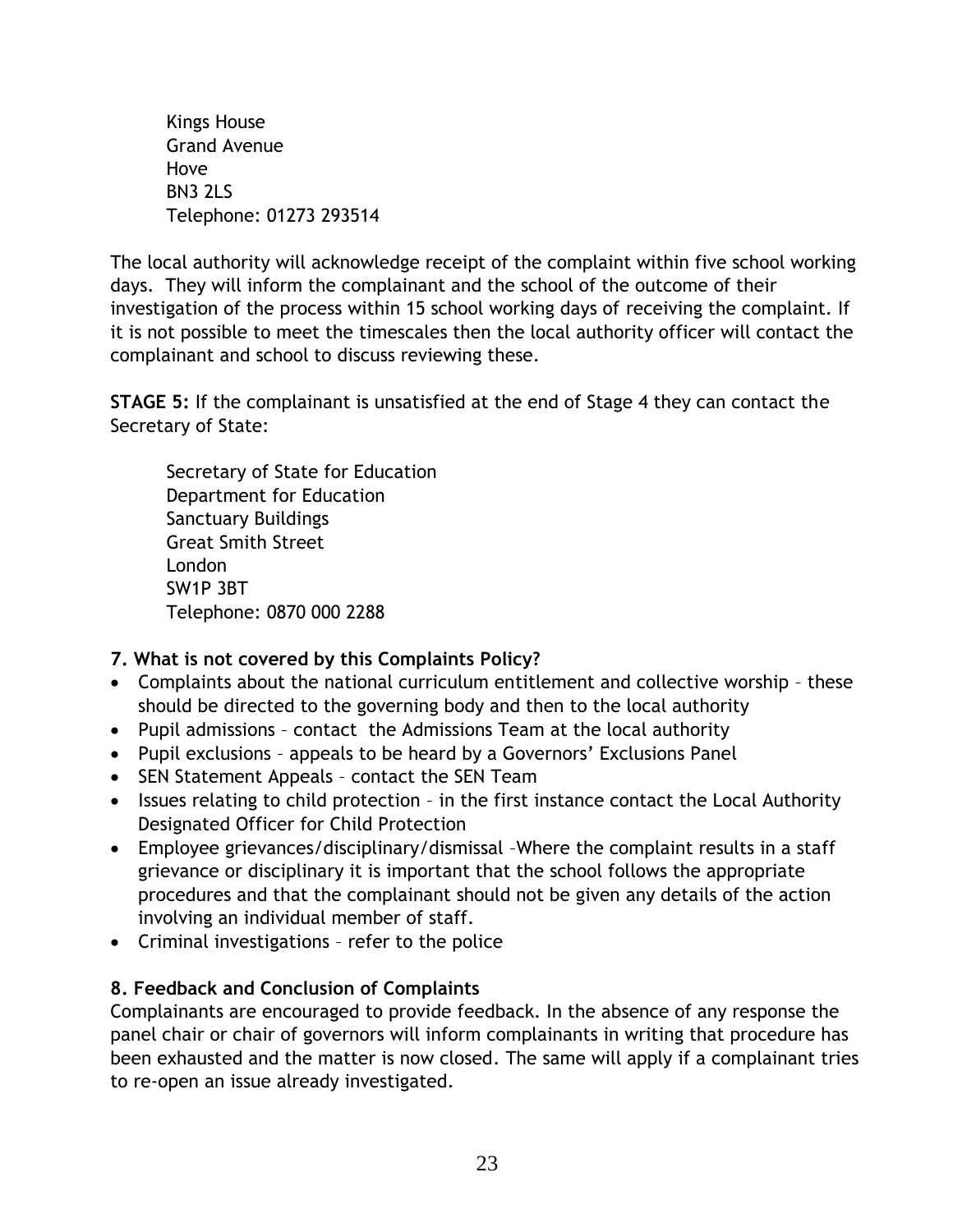The chair of governors will report at regular governing body meetings on any formal complaints he has received, while respecting confidentiality.

# **The Parent/Teacher Association (FSA)**

The FSA is a long standing home-school association. It is made up of school staff and parents whose children attend the school. All parents and carers automatically join this body when their child joins the school.

This organisation has two principal aims:

- to raise additional funds for the school to supplement the school budget;
- To strengthen the school community by organising events where all members of the community can meet and socialise.

The FSA has a chairperson, a secretary and a treasurer. Regular meetings are held which all members of the school community are welcome to attend. Each class has a parent representative who assists in the organisation of termly events.

The FSA three principal events are:

- Autumn Term The Christmas Fair
- Spring Term Quiz Evening/Easter egg hunt
- Summer Term Summer Fair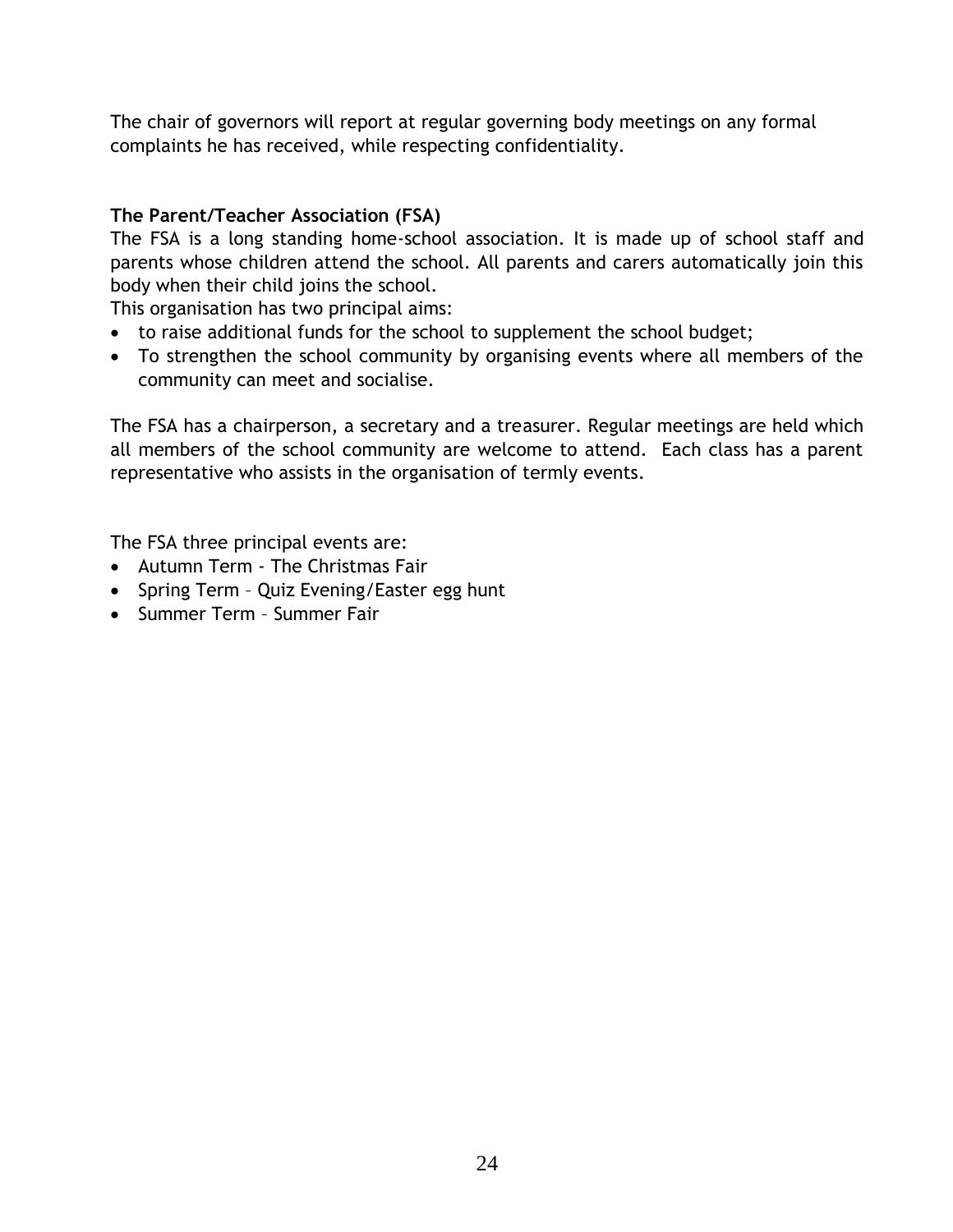# **The School Curriculum**

# **Special Educational Needs (SEN)**

At the heart of the work of every school is a continuous cycle of planning and learning for children, teaching them and subsequently assessing what they have achieved. Through this process we are able to identify those children who are finding it significantly harder to learn when compared to the average child. This group of children are defined as having special educational needs (SEN) and may require some additional support.

All children judged to have SEN will be placed on the school's SEN Register. Children enter and leave this register at different times in their school career. The purpose of having a register is to ensure that children experiencing learning difficulties are not overlooked, but are instead provided with additional help and support. Their performance is very closely monitored.

To support children whose names appear on the register, class teachers draw up a termly **Individual Education Plan (IEP)** which establishes targets for the coming term. Work is planned to help the children achieve these targets and a review takes place at the end of each term to see how well the child has performed.

When the degree or duration of a child's learning difficulty is giving the school cause for concern we may, with the consent of parents, seek the advice and help of colleagues in the Educational Psychology Service and/or the Pupil Support Service.

*For more detailed information about SEN, please refer to the school's SEN parent/carer handbook.*

# **Support Services**

The school uses a number of different agencies to assist children, and their families, who may benefit from such provision.

- **The Educational Psychologist's** role is to work closely with teachers and parents to support children who are experiencing ongoing difficulties with learning. Our school educational psychologist usually visits the school twice a term.
- The school sometimes makes use of additional, specialist teaching staff from the **Pupil Support Service**. This is a team of specialist, peripatetic teachers employed by RBK&C who work with small groups of children on their basic skills. Some children with SEN receive additional support from these teachers.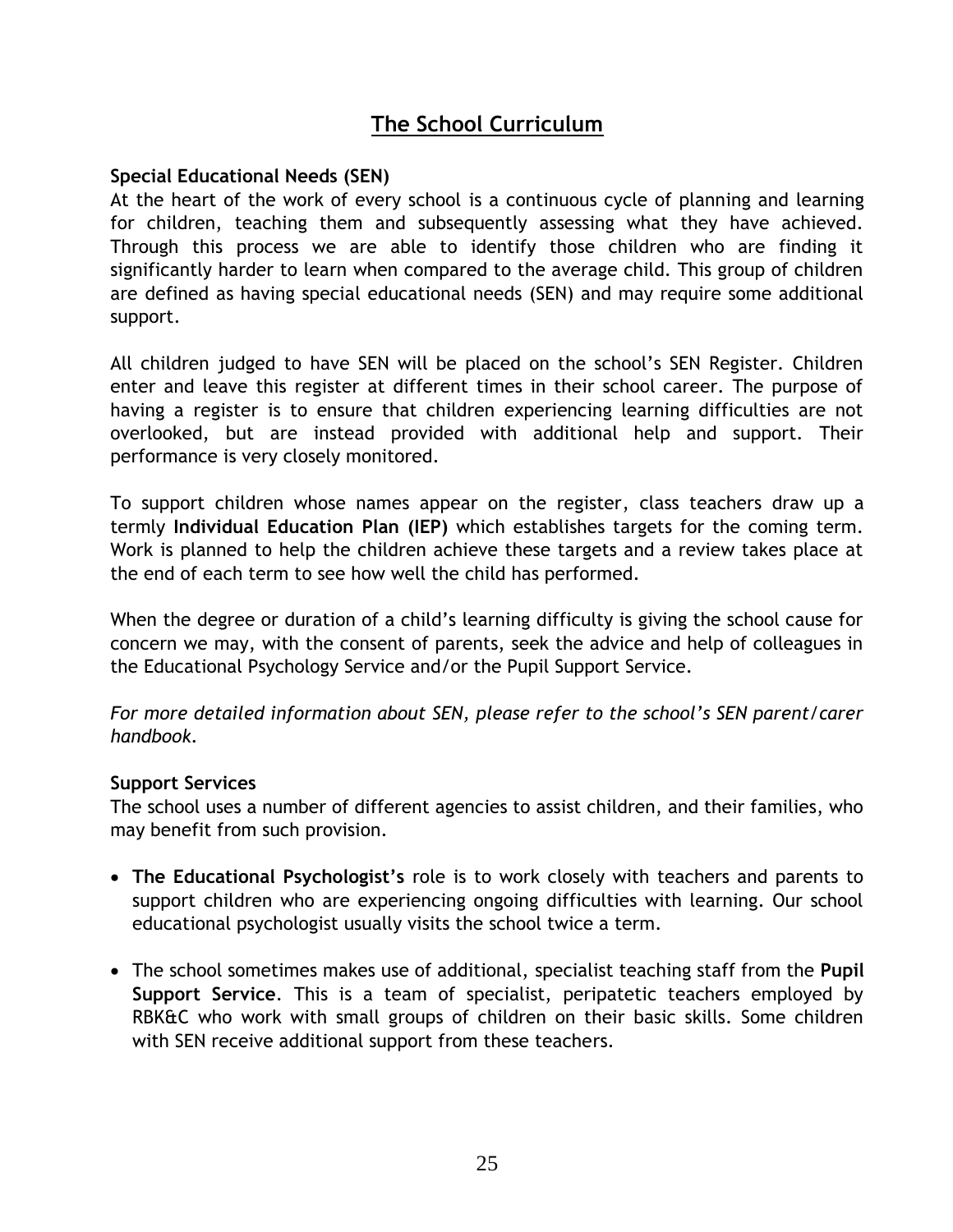- **The Behaviour Support Team** work with children from Year 1 to Year 6 who have challenging behaviour, or find it hard into settle to their learning.
- In addition to the services listed, we work closely with our school nurse, speech and language therapists, occupational therapists, doctors, housing officers and any other professional services supporting children and families.

The Headteacher, the SENCO or the Learning Mentor are the staff to speak to if you require assistance from any of these services. All the professionals named work according to a strict code of confidentiality.

# **Supporting Children whose First Language is not English**

Thirty five percent of our school roll speaks English as an Additional Language (EAL). Children are not regarded as having a learning difficulty just because they arrive at Fox with little or no English. On the contrary, those children who develop fluency in English and also continue to develop their skills in their first language are often at a distinct advantage (once they become fluent in English.) Some of our highest performing children in the Key Stage 2 SATs tests are pupils who speak English as their second language.

We provide specialist support for EAL children. When EAL children first enter Fox their level of English is assessed. A wide range of story props, a bilingual borrowing library and a large number of story tapes are available for the children learning English. The specialist teacher supports children in class and small groups.

# **The Foundation Stage**

The first few years of a child's schooling are critical to their future development. The purpose of the reception year is to ignite children's interest in and excitement for learning through offering a play based curriculum. Children learn through engaging in a mixture of self-initiated and adult led experiences. This important stage helps to prepare children for the more formal learning they will encounter further up the school. In addition, essential social skills and learning attitudes are acquired as children interact with their peers.

In the Foundation Stage children are provided with a wide range of experiences set around Early Years Outcomes, 17 Early Learning Goals and the EYFS Profile which summarises and describes children's attainment at the end of the EYFS. It is based on ongoing observation and assessment in the three prime and four specific areas of learning, and the three characteristics of effective learning. These Early Learning Goals relate to important early learning experiences which all children require before they enter Key Stage 1. The 7 areas of learning in EYFS and the three characteristics of effective learning set out below: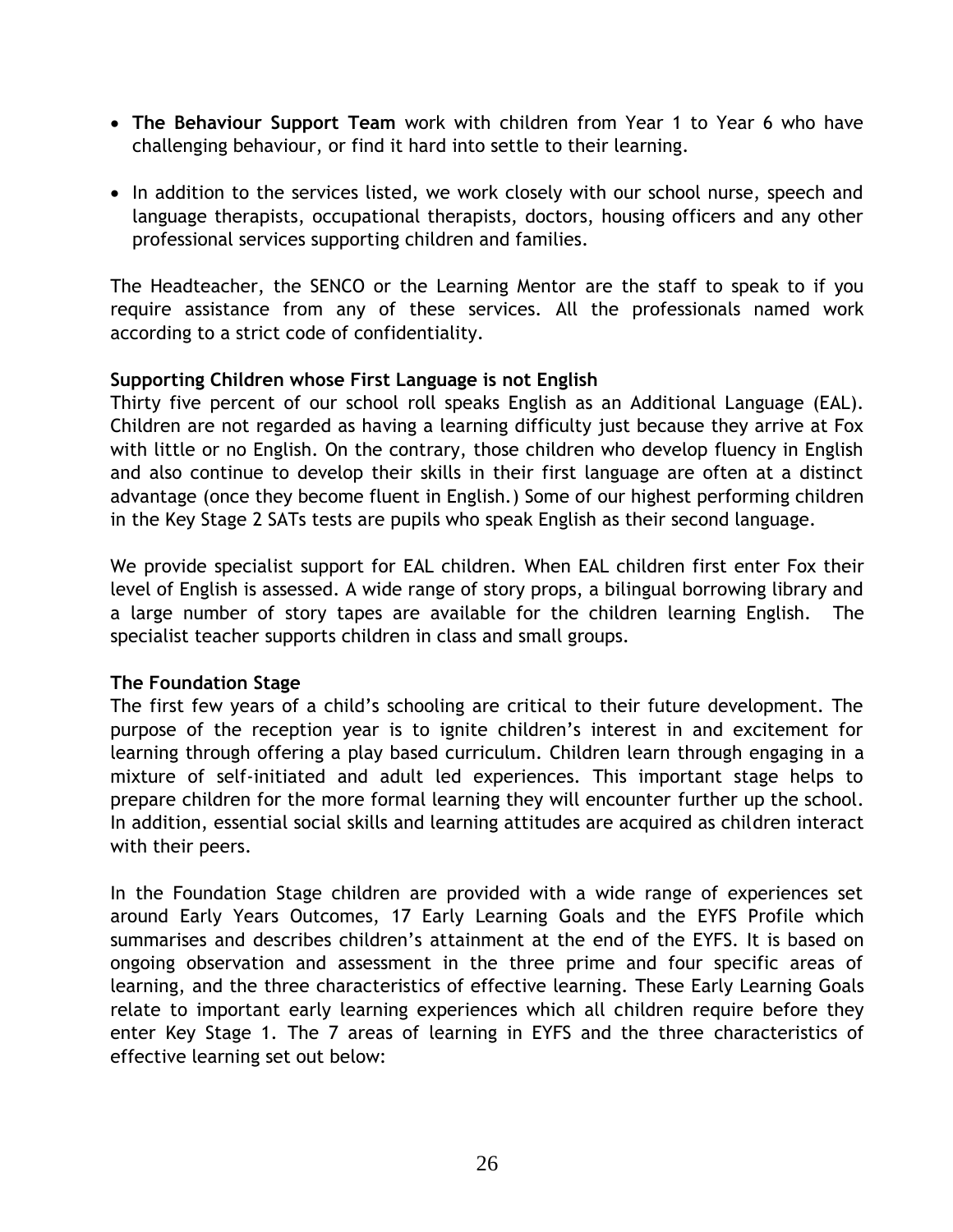# **The prime areas of learning:**

communication and language physical development personal, social and emotional development **The specific areas of learning:**  literacy mathematics understanding the world expressive arts and design **Characteristics of effective learning:**  playing and exploring active learning creating and thinking critically

Three times a year, the school holds an open day for all parents and carers of children looking for a reception place. They are given a tour of the school by the Headteacher or Deputy Headteacher, Bursar and/or Head Girl and Head Boy.

Children will spend a morning in school the term before they are due to start. A one–toone meeting with the classteacher and parents/carers is also held during that term.

When children first join our school, it is common for them to feel anxious about saying goodbye to their parents. For this reason, we encourage parents to bring children to the classroom for the first week. However, after the first week we will ask for parents/carers to say goodbye to the children in the playground. For reasons of security, reception children must be brought and collected by their parent or a named adult. The school must be informed if anyone else is to collect them.

# **The Core Curriculum Subjects**

There are three core curriculum subjects: English, Maths and Science. These subjects are given a greater amount of teaching time each week, as one of the main remits of a primary school is to develop pupils' basic skills so they can be successful in the subsequent phases of their education. Learning to read, write and calculate, for example, are keys to access the rest of the curriculum. They are also the subjects that children are tested on in their Standard Assessment Tests (SATS) at the end of their final year at the school. Unofficially, Information Communication Technology (ICT) has become the fourth core curriculum subject, as technology is continually transforming the way in which we live and work.

# *English*

Every child from Year 1 to Year 6 has a one hour literacy lesson once a day. This lesson is structured in a way that maximises children's involvement in reading, writing and speaking and listening activities. We follow the revised National Literacy Framework for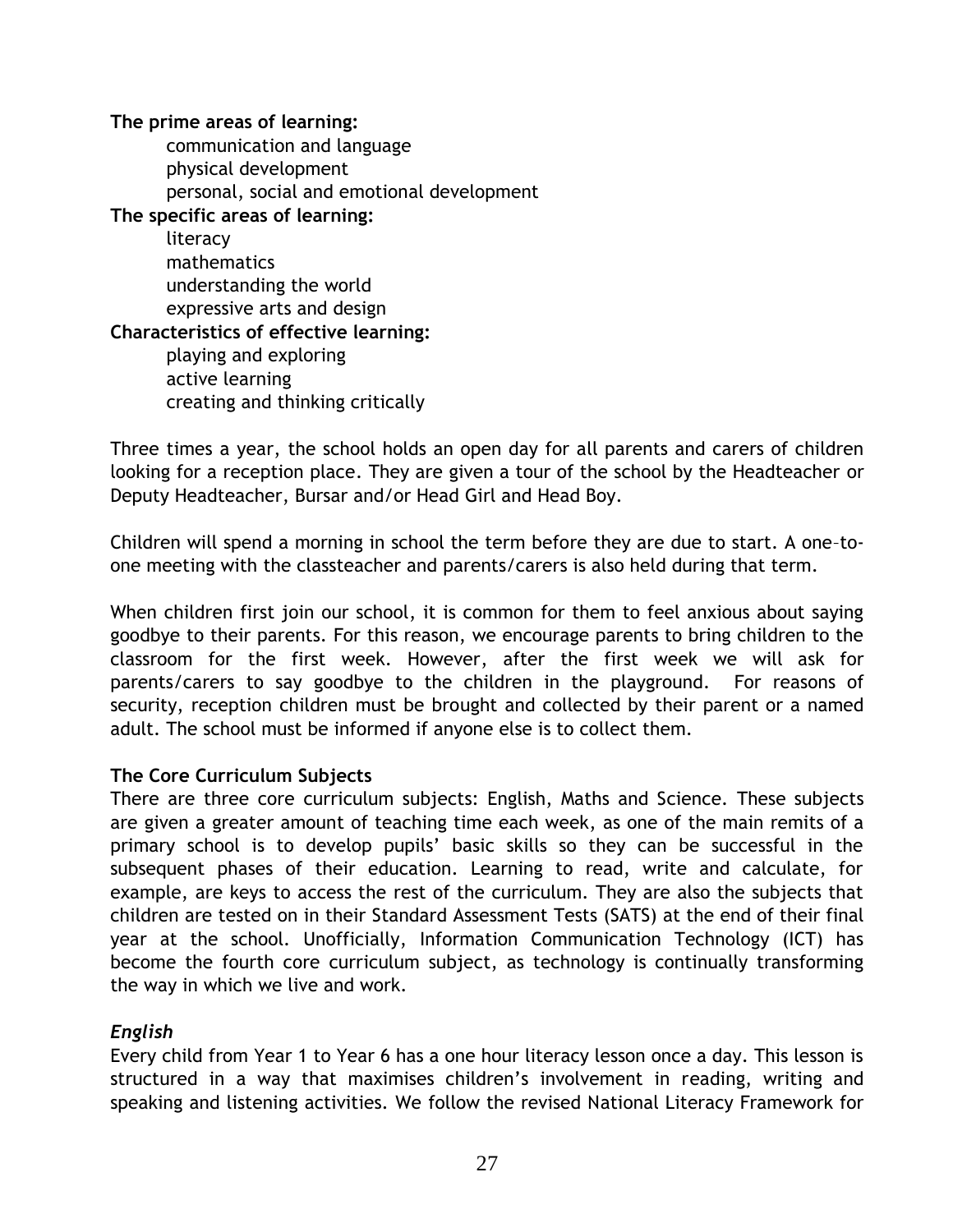teaching and by so doing offer the children a very broad range of reading and writing experiences. Learning is organised into units of work that are taught over a period of between two and four weeks. Most units are organised around a high quality text. Pupils develop reading and writing skills across a broad range of styles. These include:

- Narrative
- Poetry
- Procedural instructions
- Reports: chronological and non-chronological
- Play script
- Description
- Letter
- Persuasive/opinionative
- Diary
- Advertisement
- Informative writing a pamphlet or brochure
- Journalistic writing

Children must have well developed oral skills if they are to make good progress with their reading and writing. For this reason the development of speaking and listening is an essential element in all literacy lessons.

In addition, children from Reception to Year 2 will be taught synthetic phonics for  $\frac{1}{2}$ hour each day. Children from year 3 to 6 will be involved in a daily guided reading session.

# *Mathematics*

All children in Year 1 to 6 take part in a one hour daily mathematics lesson. Lessons start with children doing daily mental arithmetic exercises. This helps them learn to calculate in their heads. The mathematics curriculum is divided into seven areas:

- [Using and applying mathematics](http://www.standards.dfes.gov.uk/primaryframeworks/mathematics/learningobjectives/Strands/Useandapplymathematics/)
- [Counting and understanding number](http://www.standards.dfes.gov.uk/primaryframeworks/mathematics/learningobjectives/Strands/Countcomapreandordernumbers/)
- [Knowing and using number facts](http://www.standards.dfes.gov.uk/primaryframeworks/mathematics/learningobjectives/Strands/knowledgeofnumberfacts/)
- [Calculating](http://www.standards.dfes.gov.uk/primaryframeworks/mathematics/learningobjectives/Strands/calculateefficientlyandaccura/)
- [Understanding shape](http://www.standards.dfes.gov.uk/primaryframeworks/mathematics/learningobjectives/Strands/positionandtransformshapes/)
- [Measuring](http://www.standards.dfes.gov.uk/primaryframeworks/mathematics/learningobjectives/Strands/measureaccurately/)
- [Handling data](http://www.standards.dfes.gov.uk/primaryframeworks/mathematics/learningobjectives/Strands/processpresentandinterpretd/)
- Problem solving

# *Science*

Each child will experience the following aspects of science during their time at Fox:

• Scientific enquiry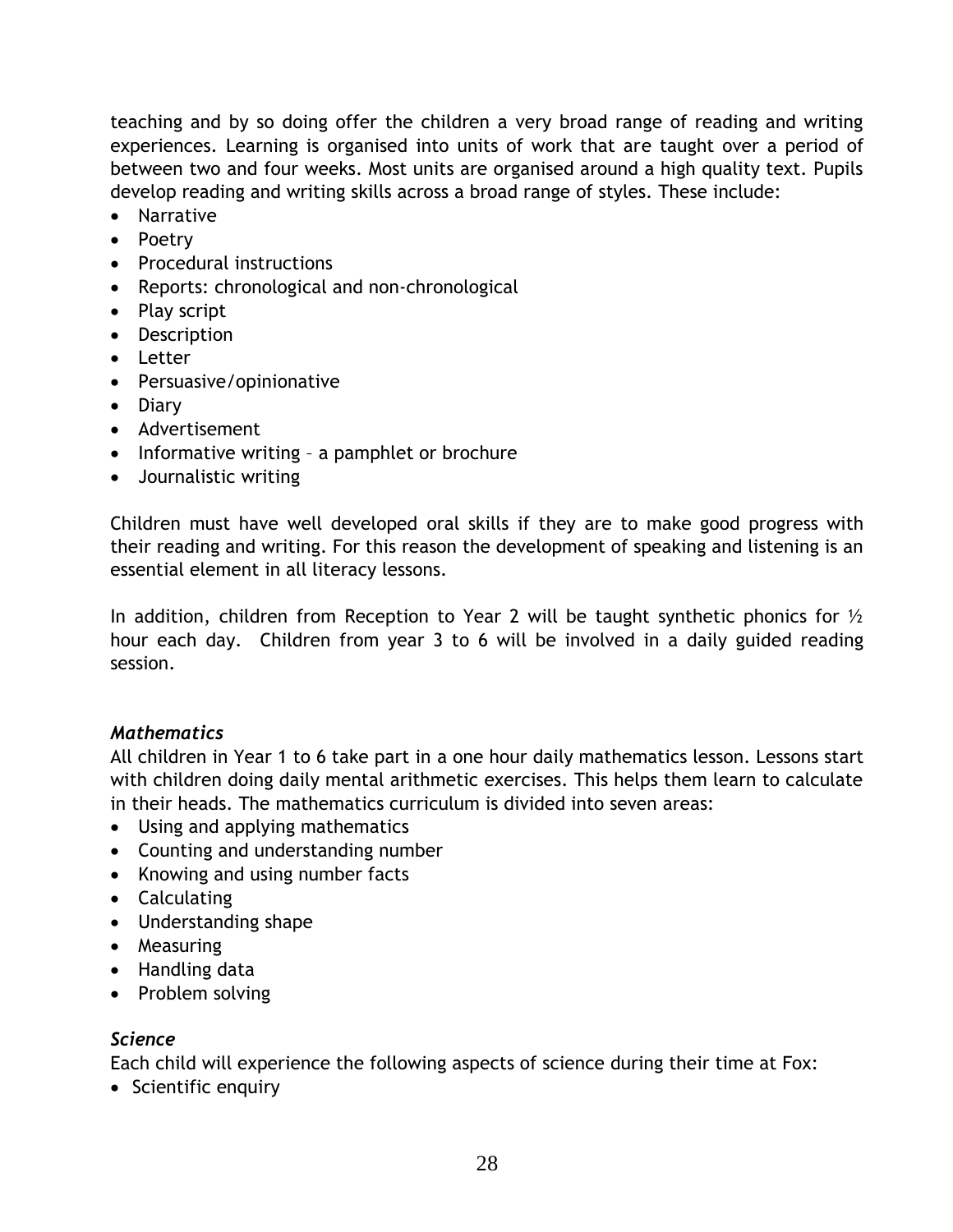- Life and living processes
- Materials and their properties
- Physical processes

Many learning activities foster the ability to plan and carry out investigations. Children will have the opportunity to

- learn about how to carry out a fair scientific test
- produce hypotheses to predict what they think will happen during an experiment
- make observations and learn about different kinds of measurement
- present results in the form of graphs and tables
- consider scientific evidence and use this to reach scientific conclusions.

# **Computing**

Children will be given the opportunity to learn key ICT skills applicable to all programmes, as well as specific programmes such as Word, Excel and PowerPoint. Children will have a discrete ICT lesson once a week in the ICT suite. We aim to:

- ensure pupils leave Fox Primary School achieving high levels of ICT competency;
- maximise the potential ICT has to enhance pupils' learning;
- use ICT creatively to make children's learning exciting and enjoyable;
- $\cdot$  to be able to use ICT safely E-safety.

The study of ICT involves children learning about how different forms of technology are used. A principal area of study is learning how to use a computer to find, present or store information. We also provide opportunities for pupils to learn how to use digital cameras, video cameras, scanners, programmable robots and other technological devices.

# **Assessing Children's Performance**

Teachers continually assess the performance of children and use what they discover to plan future learning which is at an appropriate level of challenge. They assess learning on a day-by-day basis so they can pinpoint exactly what needs to be learnt next.

Soon after pupils join the school in the Reception class, an on-entry assessment of what they are able to do is undertaken. This, and all subsequent attainment information, is recorded in a computerised pupil tracking system. This program allows us to identify how much progress pupils make in each year at our school.

A picture of a pupil's achievement over time, and their rate of progress during particular years, can be seen. Our tracking system assists school leaders to:

- monitor standards
- analyse the performance of individuals and different groups of pupils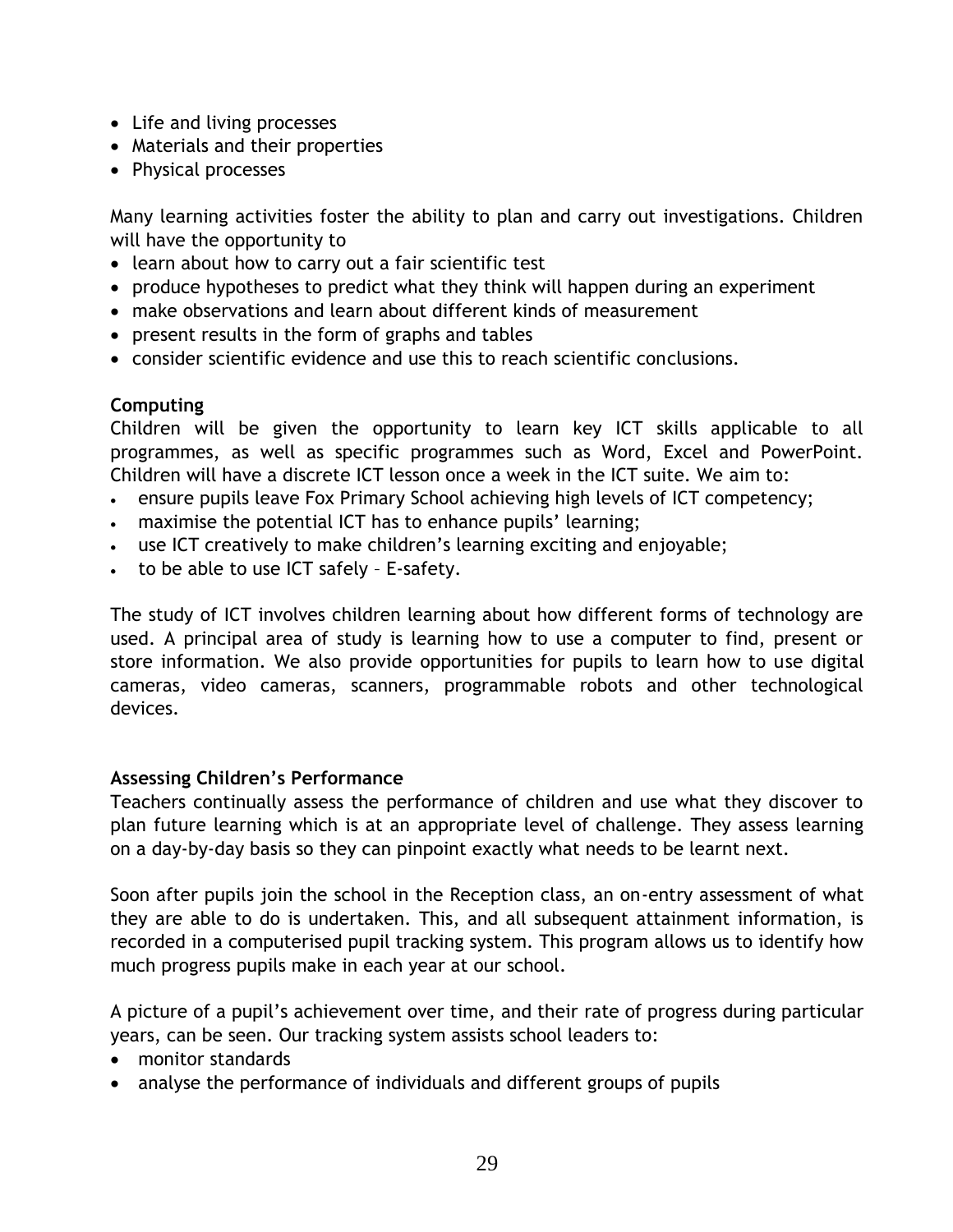- ascertain individuals, groups, classes or cohorts that require additional support or greater challenge
- allocate additional support to pupils in an equitable way, on a needs related basis.

Each year, the following summary assessments are conducted in order to obtain clear information about how children are performing in relation to national attainment standards:

| Year group | Assessment                                       | <b>Details</b>                                                                                                                                                                                                          |
|------------|--------------------------------------------------|-------------------------------------------------------------------------------------------------------------------------------------------------------------------------------------------------------------------------|
| Reception  | <b>The</b><br>Foundation<br><b>Stage Profile</b> | Children are assessed throughout the<br>year on the 6 Early Learning Goals. An<br>electronic profile of what has been<br>achieved is updated regularly by the<br>school and is available to parents<br>through Fronter. |
| Year 1     | Key Stage 1 tasks                                | Pupils are assessed through ongoing<br>teacher assessments.                                                                                                                                                             |
|            | Phonics                                          | Pupils' phonetical knowledge is tested<br>at the end of Year 1.                                                                                                                                                         |
| Year 2     | and tests                                        | Key Stage 1 tasks Pupils are assessed through ongoing<br>teacher assessments and the Key Stage 1<br>reading,<br>writing<br>tests<br>in<br>and<br>mathematics.                                                           |
|            | Years 3, 4 and 5 Year-on-Year tests              | Pupils are assessed through ongoing<br>teacher assessments. In addition, all<br>children in Years 3, 4 and 5 are tested in<br>reading, writing and maths during the<br>Summer Term.                                     |
| Year 6     | Key Stage 2 tests                                | Key Stage 2 SATs tests in Reading,<br>Grammar and Mathematics s are taken<br>near the start of the Summer Term in<br>Year 6.<br>Pupils writing is Teacher assessed.                                                     |

# **The Seven Foundation Subjects**

In addition to the core curriculum, children will also study the following subject areas:

- History
- Geography
- Design technology
- Art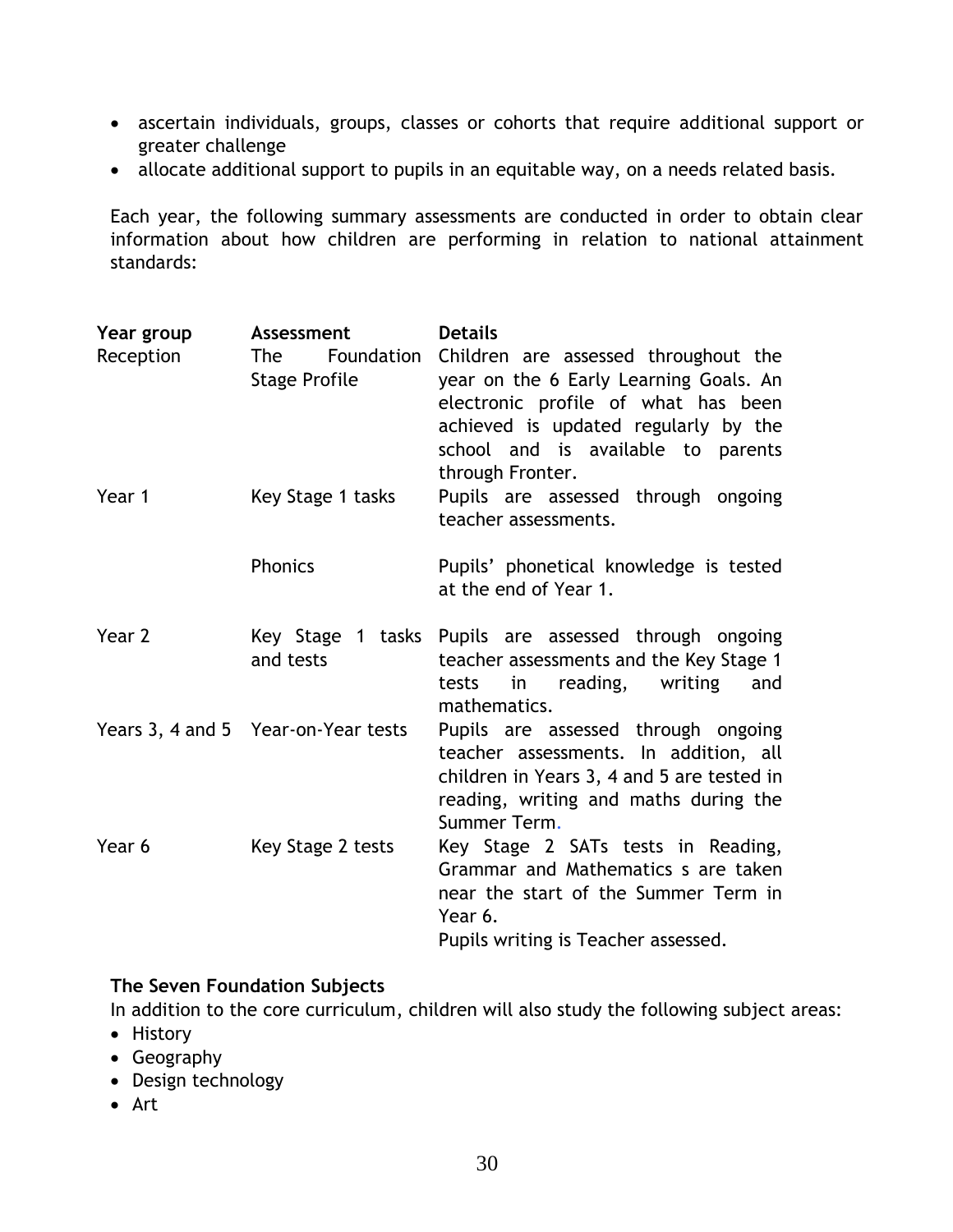- Physical education
- Music
- Modern foreign language (Spanish)

We have organised for some of these subjects to be taught through other subjects, rather than as discrete subjects. Our rationale for doing this is that this approach gives the subject and the curriculum in general more meaning for the children.

# **Religious Education**

This is an important aspect of the school curriculum. We explore issues within and between faiths to help children to understand and respect different religions, beliefs, values and traditions. We also consider questions of meaning and purpose in life. Our aims are to:

- learn about religions;
- learn to make informed judgements on religious and moral issues;
- assist children to develop a sense of identity and belonging;
- reflect on, analyse and evaluate their beliefs, values and practises.

# **Music**

Teaching pupils to enjoy and appreciate music is a high priority at our school. We have a strong musical tradition.

From Year 3, children are given the opportunity to play the violin. Mr Manoras, our violin teacher, demonstrates to all Year 3 children how to play the violin and then chooses children on the basis of their musical aptitude and their willingness to practice regularly. All children in Years 5 and 6 are encouraged to play a musical instrument including violin, cello, trumpet, trombone, guitar etc. The school offers a wide range of after school musical clubs.

The school has both a choir and an orchestra. They both meet and practice once per week during lunchtime. Both the orchestra and choir perform at least twice per year.

# **Sport at Fox**

Physical education is a compulsory and fundamental part of the Fox curriculum and we strive to teach 2 hours P.E. a week.

Our aims at Fox are to ensure children:

- be committed to and enjoy P.E. and sport and make them a central part of their lives – both in and out of school;
- understand that P.E. and sport are an important part of a healthy, active lifestyle;
- have the confidence to get involved in P.E. and sport;
- have the skills and control that they need to take part in P.E. and sport;
- willingly take part in a range of competitive, creative and challenge-type activities, both as individuals and as part of a team or group.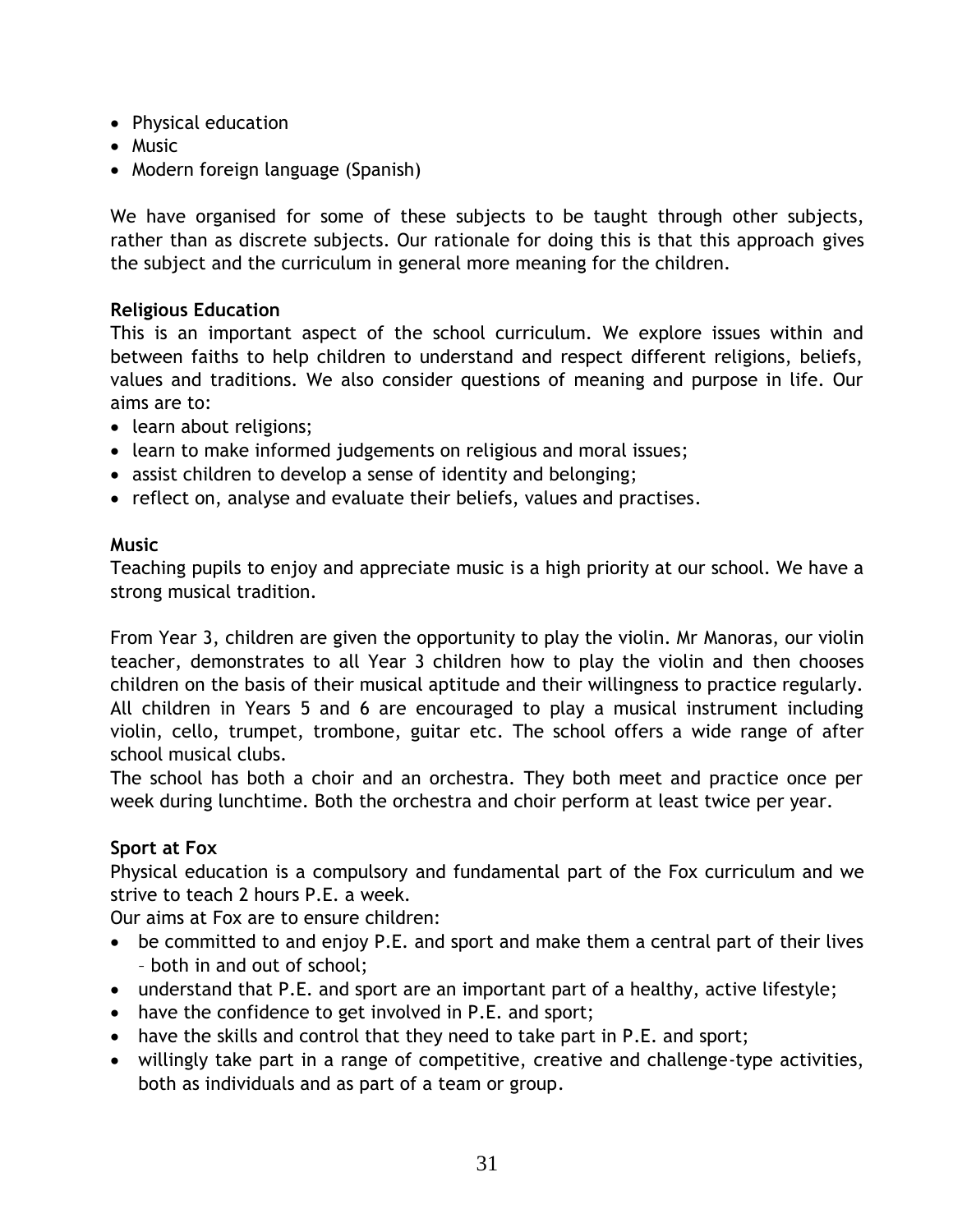Fox employs a specialist PE teacher who teaches all pupils a broad range of sports. Our PE programme includes: football, netball, hockey, tag rugby, kwik-cricket, short tennis and basketball. Swimming is taught to children in Years 1 and 2 and the lessons take place at Holland Park School.

Fox also teaches a large number of sports as part of the after school club programme. In addition, Fox participates in local and national sport competitions including football, table-tennis, athletics, swimming, rugby, cricket and running.

We expect children to bring/ have the correct PE kit in school and wear it during PE lessons. All children are asked to buy a Fox School T-shirt and wear shorts/tracksuits and a change of footwear.

# **Modern Foreign Languages**

We are committed to children beginning to learn two foreign languages during their primary years. Pupils in Years 1, 2 and 3 are taught French whilst children in Years 4, 5 and 6 are taught Spanish.

### **Sex Education**

Sex education is taught in Year 5 & Yr 6 within the context of the school's PHSE scheme of work. Sex education is not taught in isolation, but as an integral part of work on the human body, healthy living and learning about human relationships. Care is always taken to respect all the cultural traditions represented at the school. Whilst we believe that all children should receive sex education at school, we respect the opinions of parents and carers and offer them the opportunity to withdraw their child from these lessons should they wish to do so.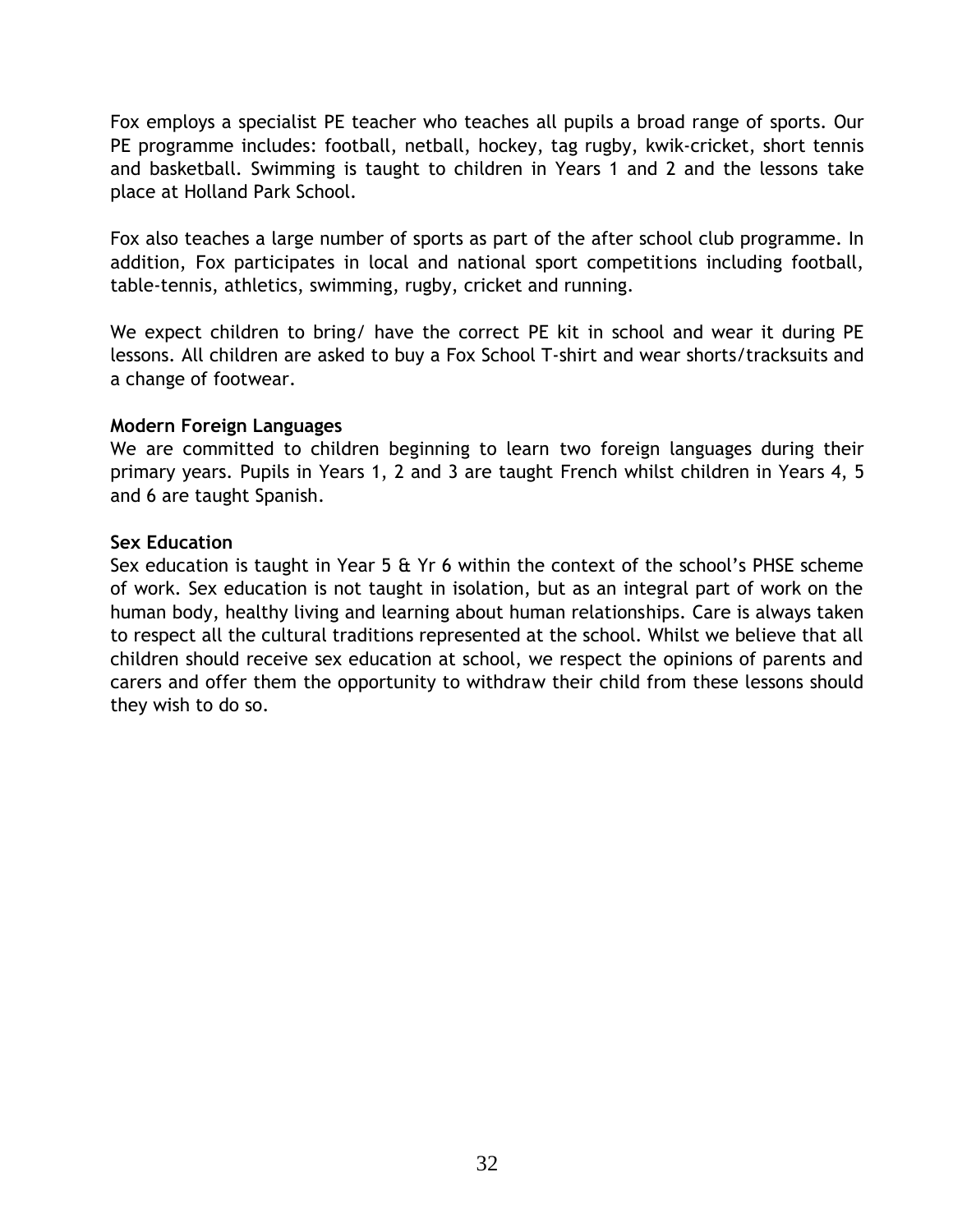# **General Information**

# **Theme Weeks**

We organise regular Theme Weeks to enrich children's learning. During these weeks special events, competitions and challenges are set for the children. There is always a special end of week assembly where all the children's learning is celebrated. Themed weeks have included:

- Science Week
- Sports Week
- Arts Week
- Music Week

# **School Visits and School Journey**

We believe in making full use of the cultural and historical richness of the city of London. Regular school trips are organised for the children. Risk assessments are carried out by the classteacher prior to all trips.

Currently, Year 5 and Year 6 pupils are offered residential outdoor adventure experience. (This is under review due to the financial commitment from the school.)

# **Numeracy and Literacy Workshops**

During the first half term, senior staff lead numeracy and literacy workshops sessions for parents and carers. The purpose of these is to provide more information about how literacy and numeracy are taught in school and how parents/carers can effectively help their children at home. Handouts containing advice and ideas is always provided to participants and is available on the school website.

# **Assemblies**

Our school assemblies provide an opportunity to address important issues and celebrate important occasions. They consist of some religious and moral stories, together with an examination of 'real life' events that occur in our community and at our school. We actively encourage participation and interaction in school assemblies. Every class participates in one class assembly a year, which focuses on learning from that term. Parents and carers are actively encouraged to attend these.

Assemblies are always in the afternoon so as not to disrupt learning in the morning.

# **The School Library**

Fox has a well resourced library containing both fiction and non fiction books. All the books are categorised and catalogued. Children from Year 3-6 have a weekly slot to use the library and take out books. The library is also used as a learning resource room for both groups and individual children.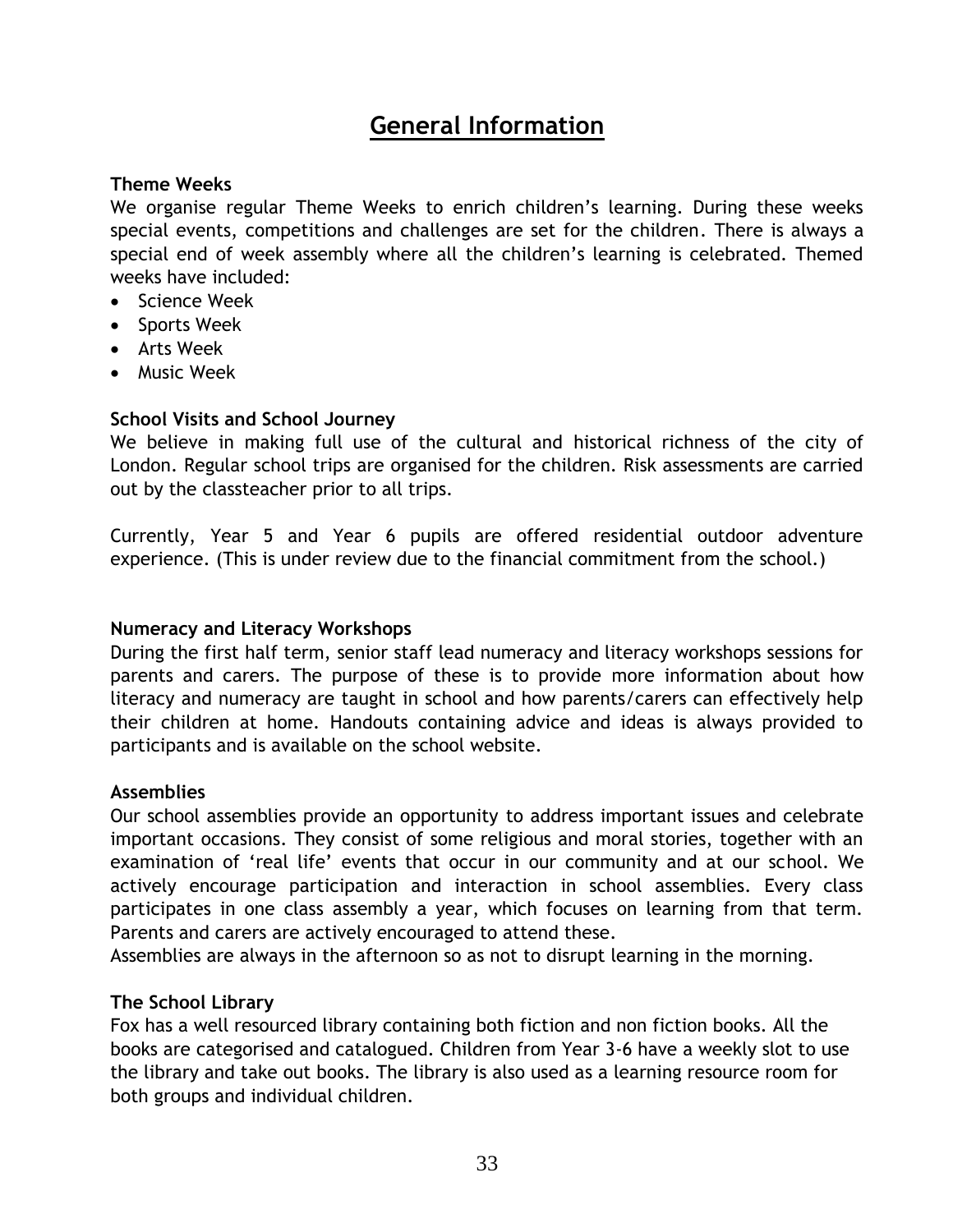# **Secondary Transfer**

Pupils from Fox transfer to a wide range of different secondary schools in both the state and the independent sector. It should be stressed that the responsibility for finding a suitable secondary school rests with parents. Parents are encouraged to go along to look at secondary schools with their child. One of the best ways of finding out about the different schools and what they offer is to attend the secondary school's open evening for Year 6 pupils.

In the autumn term we hold a meeting for parents and carers to explain the arrangements for secondary transfer. Parents and carers of children in Year 5 and 6 are also offered 1:1 meetings with the Ms Martin to discuss the options available to them.

# **Equal Opportunities**

The staff team at Fox are totally committed to all children having an equal chance to learn and thrive. Our Equal Opportunities policy highlights the following

- All children have the right to learn and achieve without being disrupted by others. Teachers will do all they can to uphold this right.
- We are committed to ensuring that every individual at every stage of learning, regardless of ability level, ethnic origin, linguistic background, gender, religion or socio-economic background is offered the opportunity to participate in a full curriculum which takes proper account of their needs and abilities.
- We are aware of the damaging effect of racial discrimination in society and we will actively challenge the negative force of racism in all ways possible. Staff in our school are aware of their legal and moral responsibility to actively promote racial equality. We are committed to challenging any form of unlawful discrimination including homophobia.
- We believe that children should learn to respect each other and treat everyone they come across with kindness and respect. Everyone has the right to attend a school where they feel safe and secure.
- We are committed to an inclusive approach to education and wish to incorporate all children into the full life of the school. This includes children with significant learning difficulties and those who are physically disabled.
- We believe that children's self regard and feelings of self-worth can be raised by assisting them to achieve and feel proud of their achievements.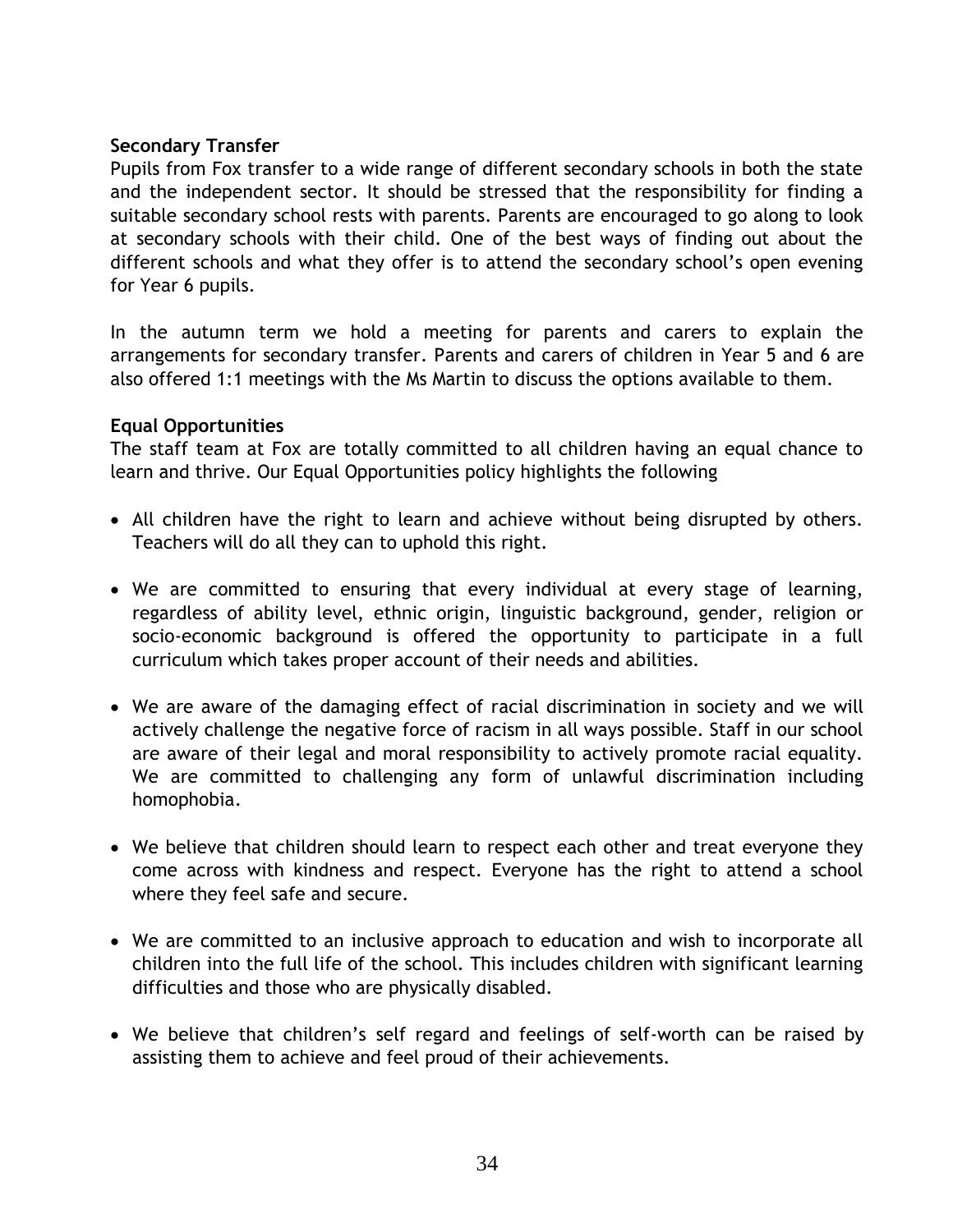If a child finds learning difficult, we believe that the onus is on the teacher to find ways of assisting that child to overcome the barriers to learning.

# **Disability Access**

We have a duty to ensure that the physical environment supports and increases the extent to which all pupils, including disabled pupils are able to participate in the school curriculum and take advantage of all school services.

This is supported by the school's equal opportunities policy and accessibility policy.